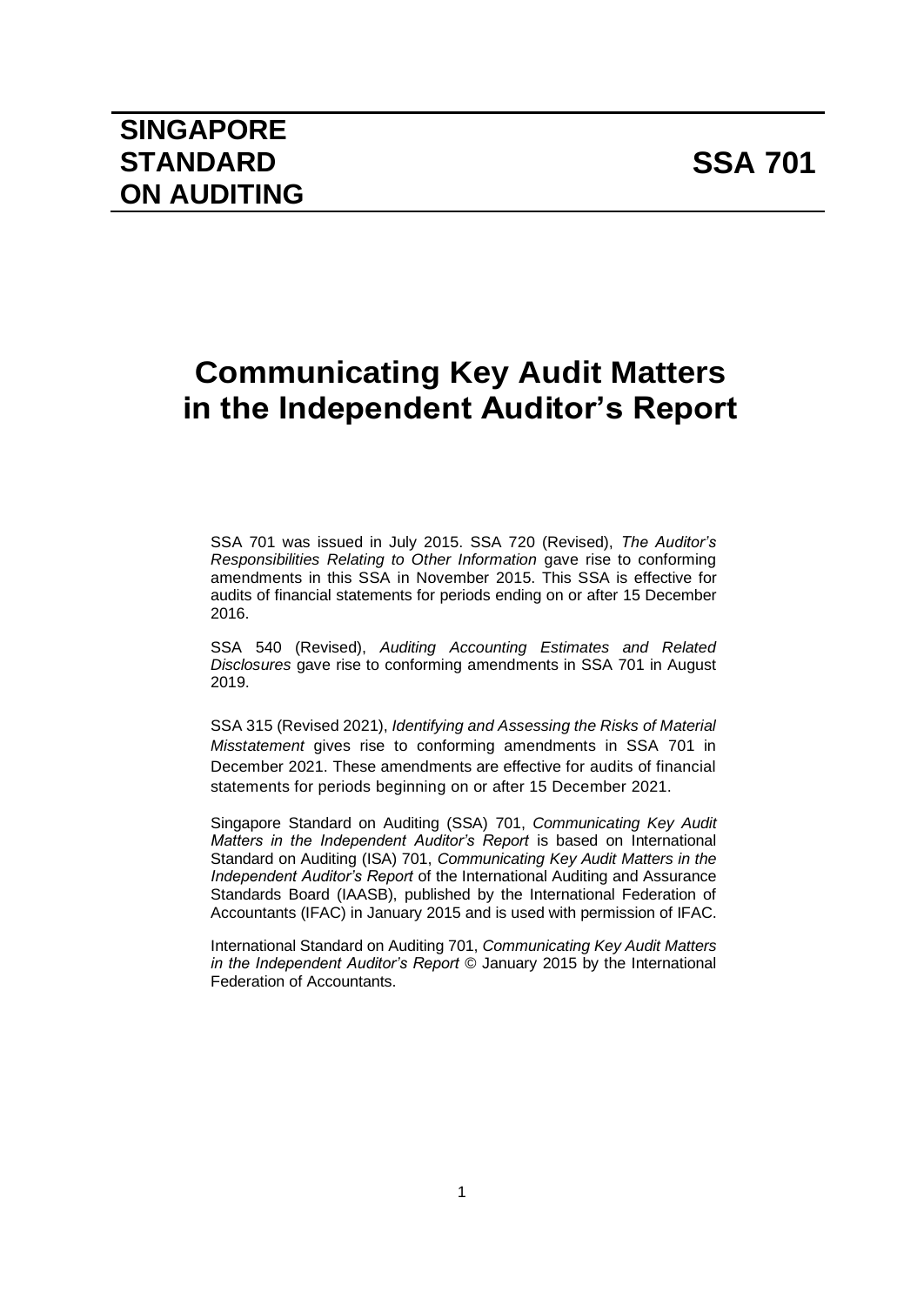## **SINGAPORE STANDARD ON AUDITING 701 COMMUNICATING KEY AUDIT MATTERS IN THE INDEPENDENT AUDITOR'S REPORT**

(Effective for audits of financial statements for periods beginning on or after 15 December 2021)

### **CONTENTS**

Paragraph

| Introduction                                      |                |
|---------------------------------------------------|----------------|
| Scope of this SSA                                 | $1 - 5$        |
| <b>Effective Date</b>                             | 6              |
| <b>Objectives</b>                                 | $\overline{7}$ |
| <b>Definition</b>                                 | 8              |
| <b>Requirements</b>                               |                |
| Determining Key Audit Matters                     | $9 - 10$       |
| <b>Communicating Key Audit Matters</b>            | $11 - 16$      |
| Communication with Those Charged with Governance  | 17             |
| Documentation                                     | 18             |
| <b>Application and Other Explanatory Material</b> |                |
| Scope of this SSA                                 | $A1 - AB$      |
| Determining Key Audit Matters                     | A9-A30         |
| <b>Communicating Key Audit Matters</b>            | A31-A59        |
| Communication with Those Charged with Governance  | A60-A63        |
| Documentation                                     | A64            |

Singapore Standard on Auditing (SSA) 701, *Communicating Key Audit Matters in the Independent Auditor's Report,* should be read in conjunction with SSA 200, *Overall Objectives of the Independent Auditor and the Conduct of an Audit in Accordance with Singapore Standards on Auditing*.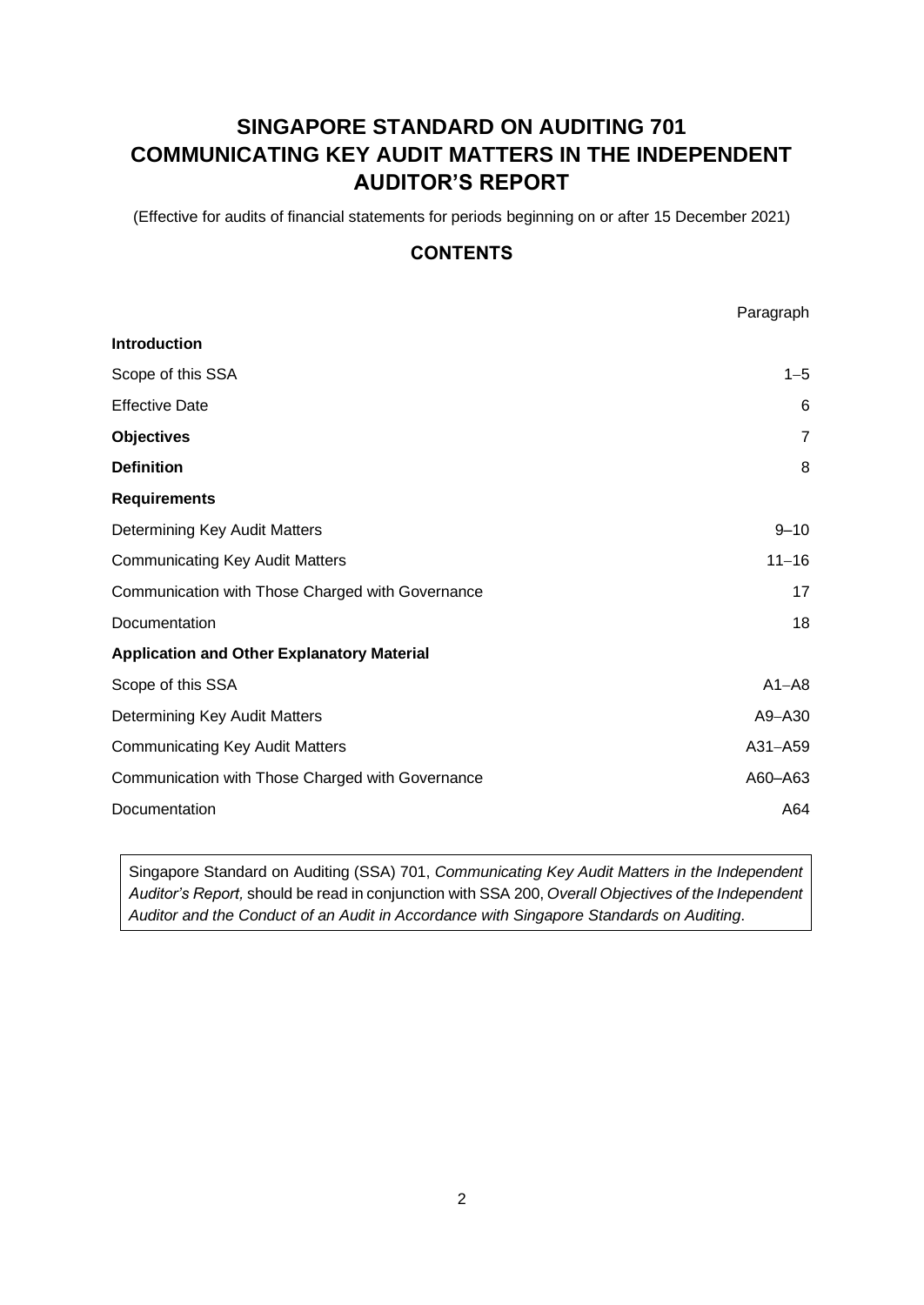# **SSA 701**

## **SINGAPORE STANDARD ON AUDITING**

## **Foreword**

This Standard is based on International Standard on Auditing 701, with such amendments as were considered appropriate for local adoption.

## **Introduction**

## **Scope of this SSA**

- 1. This Singapore Standard on Auditing (SSA) deals with the auditor's responsibility to communicate key audit matters in the auditor's report. It is intended to address both the auditor's judgement as to what to communicate in the auditor's report and the form and content of such communication.
- 2. The purpose of communicating key audit matters is to enhance the communicative value of the auditor's report by providing greater transparency about the audit that was performed. Communicating key audit matters provides additional information to intended users of the financial statements ("intended users") to assist them in understanding those matters that, in the auditor's professional judgement, were of most significance in the audit of the financial statements of the current period. Communicating key audit matters may also assist intended users in understanding the entity and areas of significant management judgement in the audited financial statements. (Ref: Para. A1–A4)
- 3. The communication of key audit matters in the auditor's report may also provide intended users a basis to further engage with management and those charged with governance about certain matters relating to the entity, the audited financial statements, or the audit that was performed.
- 4. Communicating key audit matters in the auditor's report is in the context of the auditor having formed an opinion on the financial statements as a whole. Communicating key audit matters in the auditor's report is not:
	- (a) A substitute for disclosures in the financial statements that the applicable financial reporting framework requires management to make, or that are otherwise necessary to achieve fair presentation;
	- (b) A substitute for the auditor expressing a modified opinion when required by the circumstances of a specific audit engagement in accordance with SSA 705 (Revised):<sup>1</sup>
	- (c) A substitute for reporting in accordance with SSA 570 (Revised)<sup>2</sup> when a material uncertainty exists relating to events or conditions that may cast significant doubt on an entity's ability to continue as a going concern; or
	- (d) A separate opinion on individual matters. (Ref: Para. A5–A8)
- 5. This SSA applies to audits of complete sets of general purpose financial statements of listed entities and circumstances when the auditor otherwise decides to communicate key audit matters in the auditor's report. This SSA also applies when the auditor is required by law or regulation to communicate key audit matters in the auditor's report.<sup>3</sup> However, SSA 705 (Revised) prohibits

<sup>&</sup>lt;sup>1</sup> SSA 705 (Revised), *Modifications to the Opinion in the Independent Auditor's Report*<br><sup>2</sup> SSA 570 (Revised), *Going Concern, paragraphs* 22–23

<sup>2</sup> SSA 570 (Revised), *Going Concern*, paragraphs 22–23

<sup>3</sup> SSA 700 (Revised), *Forming an Opinion and Reporting on Financial Statements*, paragraphs 30–31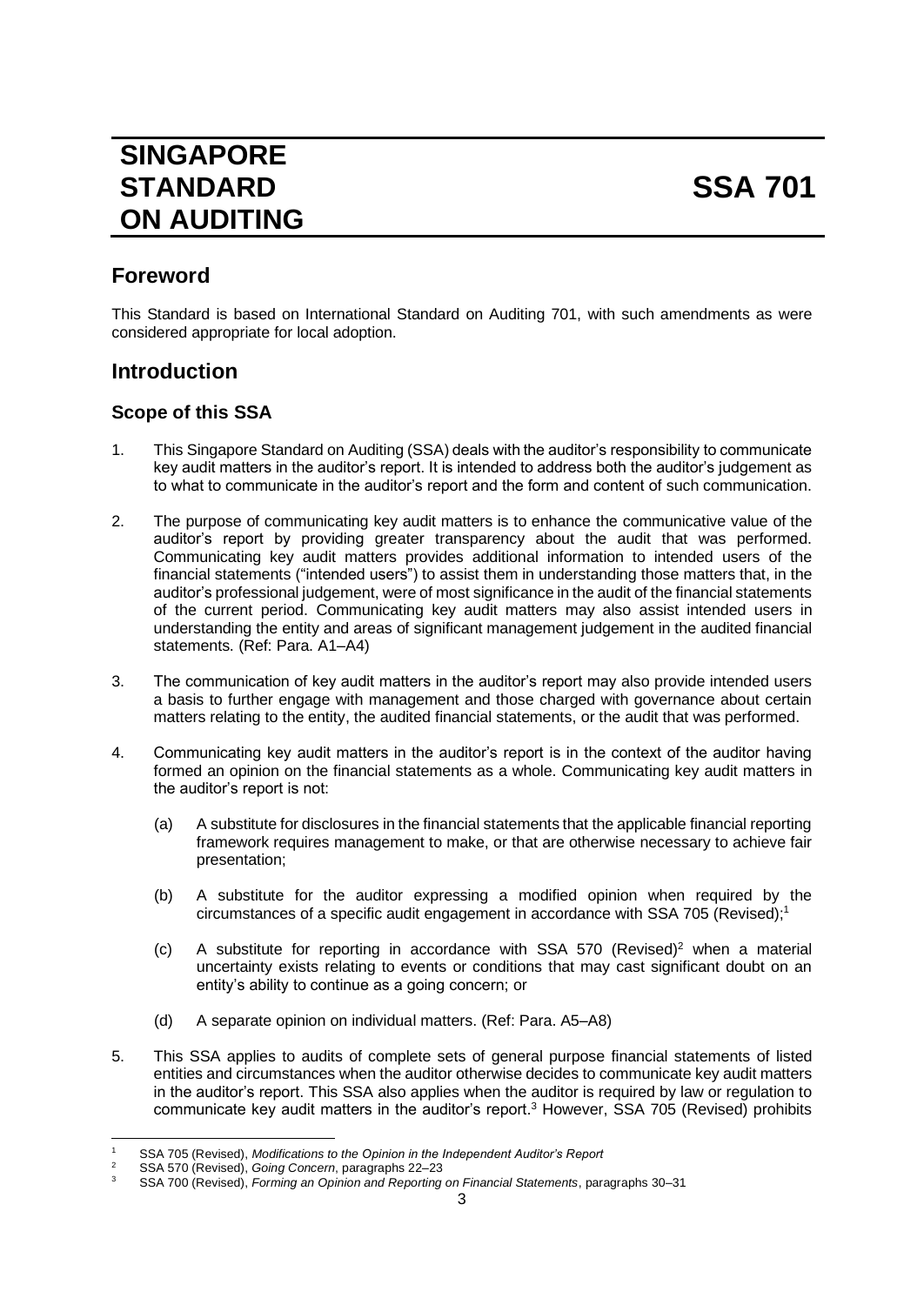the auditor from communicating key audit matters when the auditor disclaims an opinion on the financial statements, unless such reporting is required by law or regulation.<sup>4</sup>

#### **Effective Date**

6. This SSA is effective for audits of financial statements for periods beginning on or after 15 December 2021.

## **Objectives**

7. The objectives of the auditor are to determine key audit matters and, having formed an opinion on the financial statements, communicate those matters by describing them in the auditor's report.

## **Definition**

8. For purposes of the SSAs, the following term has the meaning attributed below:

Key audit matters—Those matters that, in the auditor's professional judgement, were of most significance in the audit of the financial statements of the current period. Key audit matters are selected from matters communicated with those charged with governance.

## **Requirements**

#### **Determining Key Audit Matters**

- 9. The auditor shall determine, from the matters communicated with those charged with governance, those matters that required significant auditor attention in performing the audit. In making this determination, the auditor shall take into account the following: (Ref: Para. A9–A18)
	- (a) Areas of higher assessed risk of material misstatement, or significant risks identified in accordance with SSA 315 (Revised 2021). 5 (Ref: Para. A19–A22)
	- (b) Significant auditor judgements relating to areas in the financial statements that involved significant management judgement, including accounting estimates that are subject to a high degree of estimation uncertainty. (Ref: Para. A23–A24)
	- (c) The effect on the audit of significant events or transactions that occurred during the period. (Ref: Para. A25–A26)
- 10. The auditor shall determine which of the matters determined in accordance with paragraph 9 were of most significance in the audit of the financial statements of the current period and therefore are the key audit matters. (Ref: Para. A9–A11, A27–A30)

## **Communicating Key Audit Matters**

- 11. The auditor shall describe each key audit matter, using an appropriate subheading, in a separate section of the auditor's report under the heading "Key Audit Matters," unless the circumstances in paragraphs 14 or 15 apply. The introductory language in this section of the auditor's report shall state that:
	- (a) Key audit matters are those matters that, in the auditor's professional judgement, were of most significance in the audit of the financial statements [of the current period]; and

SSA 705 (Revised), paragraph 29

<sup>5</sup> SSA 315 (Revised 2021), *Identifying and Assessing the Risks of Material Misstatement*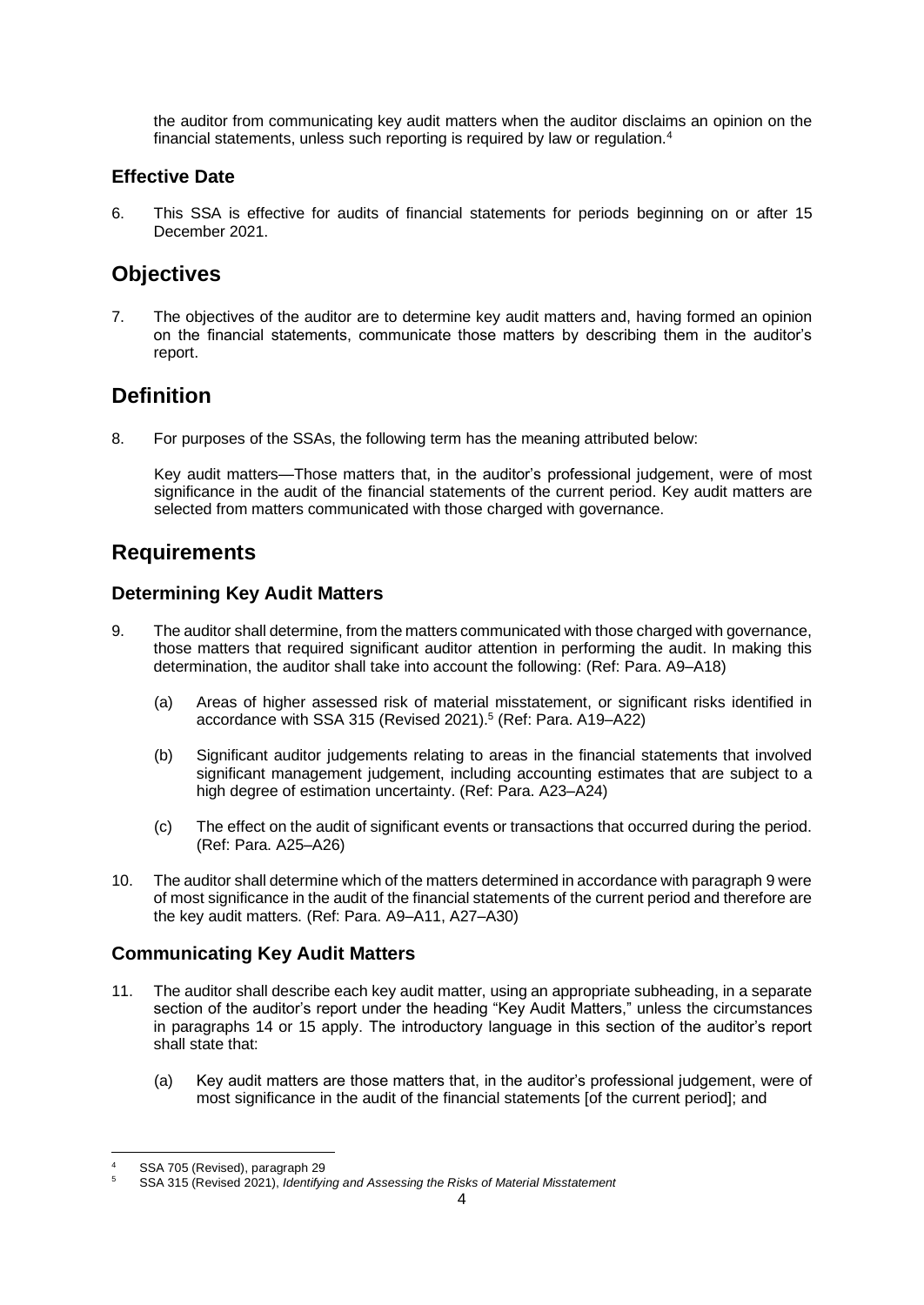(b) These matters were addressed in the context of the audit of the financial statements as a whole, and in forming the auditor's opinion thereon, and the auditor does not provide a separate opinion on these matters. (Ref: Para. A31–A33)

#### *Key Audit Matters Not a Substitute for Expressing a Modified Opinion*

12. The auditor shall not communicate a matter in the Key Audit Matters section of the auditor's report when the auditor would be required to modify the opinion in accordance with SSA 705 (Revised) as a result of the matter. (Ref: Para. A5)

#### *Descriptions of Individual Key Audit Matters*

- 13. The description of each key audit matter in the Key Audit Matters section of the auditor's report shall include a reference to the related disclosure(s), if any, in the financial statements and shall address: (Ref: Para. A34–A41)
	- (a) Why the matter was considered to be one of most significance in the audit and therefore determined to be a key audit matter; and (Ref: Para. A42–A45)
	- (b) How the matter was addressed in the audit. (Ref: Para. A46–A51)

#### *Circumstances in Which a Matter Determined to Be a Key Audit Matter Is Not Communicated in the Auditor's Report*

- 14. The auditor shall describe each key audit matter in the auditor's report unless: (Ref: Para. A53– A56)
	- (a) Law or regulation precludes public disclosure about the matter; or (Ref: Para. A52)
	- (b) In extremely rare circumstances, the auditor determines that the matter should not be communicated in the auditor's report because the adverse consequences of doing so would reasonably be expected to outweigh the public interest benefits of such communication. This shall not apply if the entity has publicly disclosed information about the matter.

#### *Interaction between Descriptions of Key Audit Matters and Other Elements Required to Be Included in the Auditor's Report*

- 15. A matter giving rise to a modified opinion in accordance with SSA 705 (Revised), or a material uncertainty related to events or conditions that may cast significant doubt on the entity's ability to continue as a going concern in accordance with SSA 570 (Revised), are by their nature key audit matters. However, in such circumstances, these matters shall not be described in the Key Audit Matters section of the auditor's report and the requirements in paragraphs 13–14 do not apply. Rather, the auditor shall:
	- (a) Report on these matter(s) in accordance with the applicable SSA(s); and
	- (b) Include a reference to the Basis for Qualified (Adverse) Opinion or the Material Uncertainty Related to Going Concern section(s) in the Key Audit Matters section. (Ref: Para. A6–A7)

#### *Form and Content of the Key Audit Matters Section in Other Circumstances*

16. If the auditor determines, depending on the facts and circumstances of the entity and the audit, that there are no key audit matters to communicate or that the only key audit matters communicated are those matters addressed by paragraph 15, the auditor shall include a statement to this effect in a separate section of the auditor's report under the heading "Key Audit Matters." (Ref: Para. A57–A59)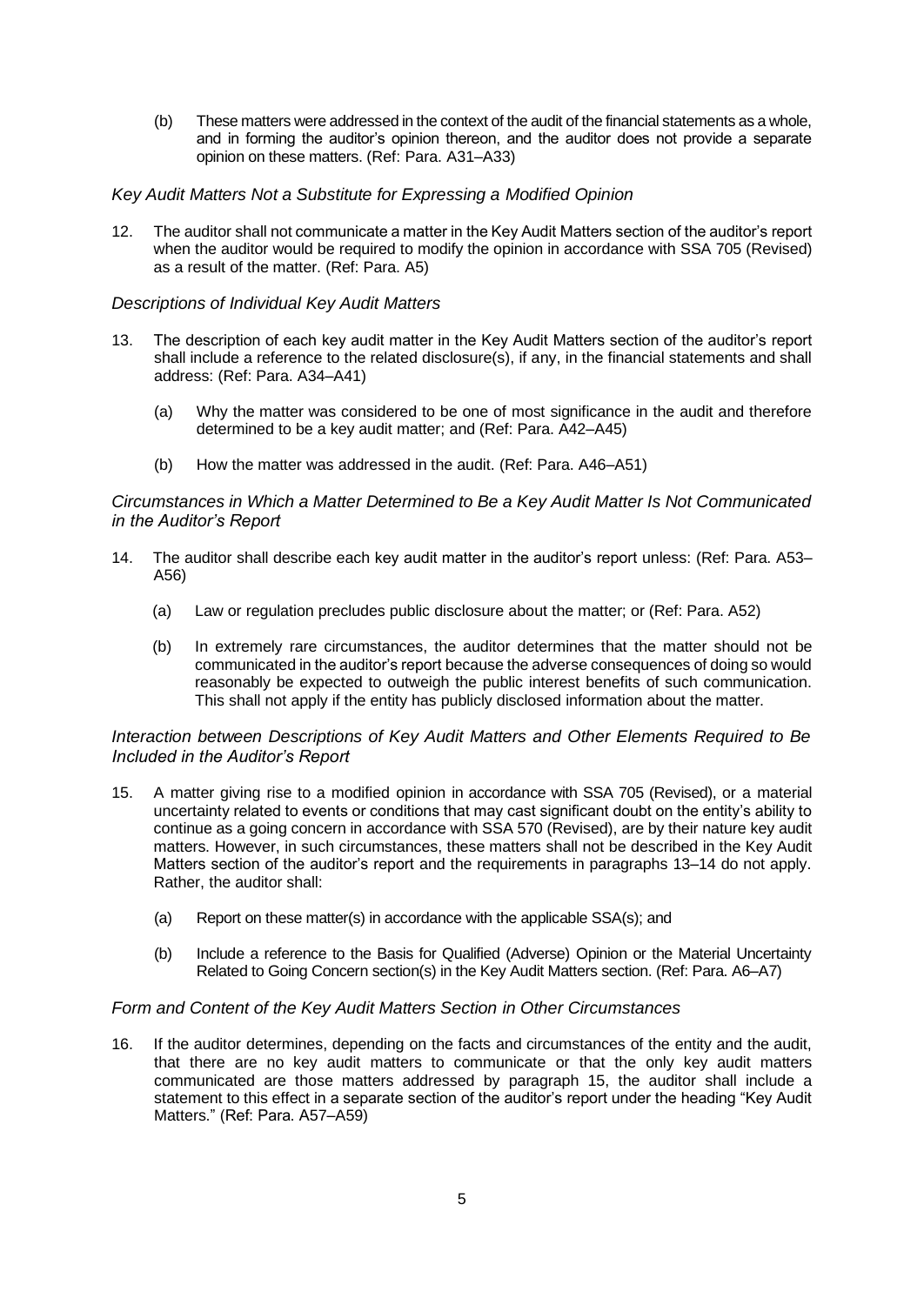## **Communication with Those Charged with Governance**

- 17. The auditor shall communicate with those charged with governance:
	- (a) Those matters the auditor has determined to be the key audit matters; or
	- (b) If applicable, depending on the facts and circumstances of the entity and the audit, the auditor's determination that there are no key audit matters to communicate in the auditor's report. (Ref: Para. A60–A63)

#### **Documentation**

- 18. The auditor shall include in the audit documentation: 6 (Ref: Para. A64)
	- (a) The matters that required significant auditor attention as determined in accordance with paragraph 9, and the rationale for the auditor's determination as to whether or not each of these matters is a key audit matter in accordance with paragraph 10;
	- (b) Where applicable, the rationale for the auditor's determination that there are no key audit matters to communicate in the auditor's report or that the only key audit matters to communicate are those matters addressed by paragraph 15; and
	- (c) Where applicable, the rationale for the auditor's determination not to communicate in the auditor's report a matter determined to be a key audit matter.

\*\*\*

<sup>6</sup> SSA 230, *Audit Documentation*, paragraphs 8–11 and A6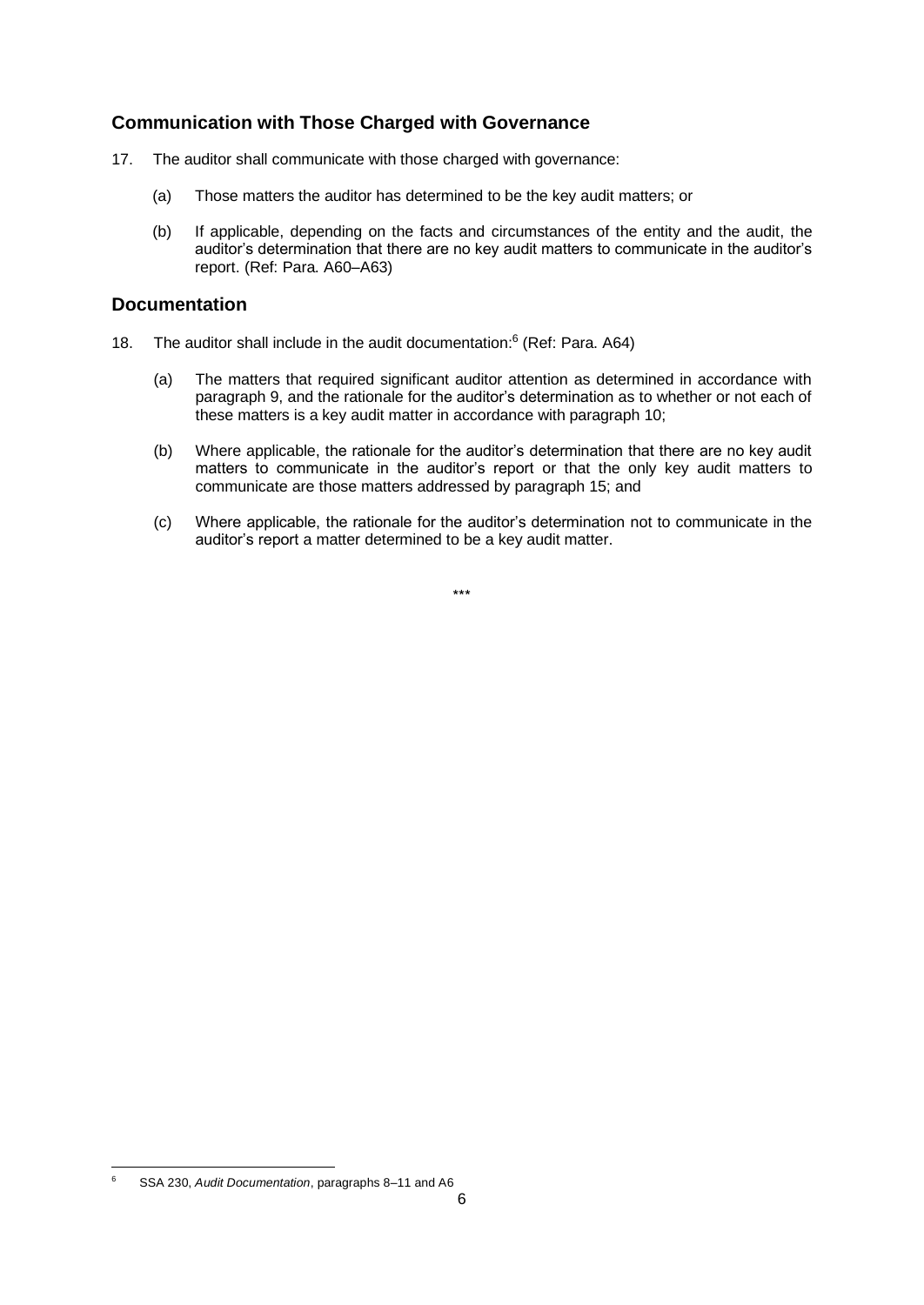## **Application and Other Explanatory Material**

## **Scope of this SSA** (Ref: Para. 2)

- A1. Significance can be described as the relative importance of a matter, taken in context. The significance of a matter is judged by the auditor in the context in which it is being considered. Significance can be considered in the context of quantitative and qualitative factors, such as relative magnitude, the nature and effect on the subject matter and the expressed interests of intended users or recipients. This involves an objective analysis of the facts and circumstances, including the nature and extent of communication with those charged with governance.
- A2. Users of financial statements have expressed an interest in those matters about which the auditor had the most robust dialogue with those charged with governance as part of the two-way communication required by SSA 260 (Revised) $\frac{1}{7}$  and have called for additional transparency about those communications. For example, users have expressed particular interest in understanding significant judgements made by the auditor in forming the opinion on the financial statements as a whole, because they are often related to the areas of significant management judgement in preparing the financial statements.
- A3. Requiring auditors to communicate key audit matters in the auditor's report may also enhance communications between the auditor and those charged with governance about those matters, and may increase attention by management and those charged with governance to the disclosures in the financial statements to which reference is made in the auditor's report.
- A4.  $SSA$  320 $^8$  explains that it is reasonable for the auditor to assume that users of the financial statements:
	- (a) Have a reasonable knowledge of business and economic activities and accounting and a willingness to study the information in the financial statements with reasonable diligence;
	- (b) Understand that the financial statements are prepared, presented and audited to levels of materiality;
	- (c) Recognise the uncertainties inherent in the measurement of amounts based on the use of estimates, judgement and the consideration of future events; and
	- (d) Make reasonable economic decisions on the basis of the information in the financial statements.

Because the auditor's report accompanies the audited financial statements, the users of the auditor's report are considered to be the same as the intended users of the financial statements.

*Relationship between Key Audit Matters, the Auditor's Opinion and Other Elements of the Auditor's Report* (Ref: Para. 4, 12, 15)

A5. SSA 700 (Revised) establishes requirements and provides guidance on forming an opinion on the financial statements.<sup>9</sup> Communicating key audit matters is not a substitute for disclosures in the financial statements that the applicable financial reporting framework requires management to make, or that are otherwise necessary to achieve fair presentation. SSA 705 (Revised) addresses circumstances in which the auditor concludes that there is a material misstatement relating to the appropriateness or adequacy of disclosures in the financial statements.<sup>10</sup>

<sup>7</sup> SSA 260 (Revised), *Communication with Those Charged with Governance*

<sup>8</sup> SSA 320, *Materiality in Planning and Performing the Audit*, paragraph 4<br>8 SSA 700 (Poviced), paragraphs 10, 15 and 01, 020

<sup>9</sup> SSA 700 (Revised), paragraphs 10–15 and A1–A20 10 See paragraph A7 of SSA 705 (Revised).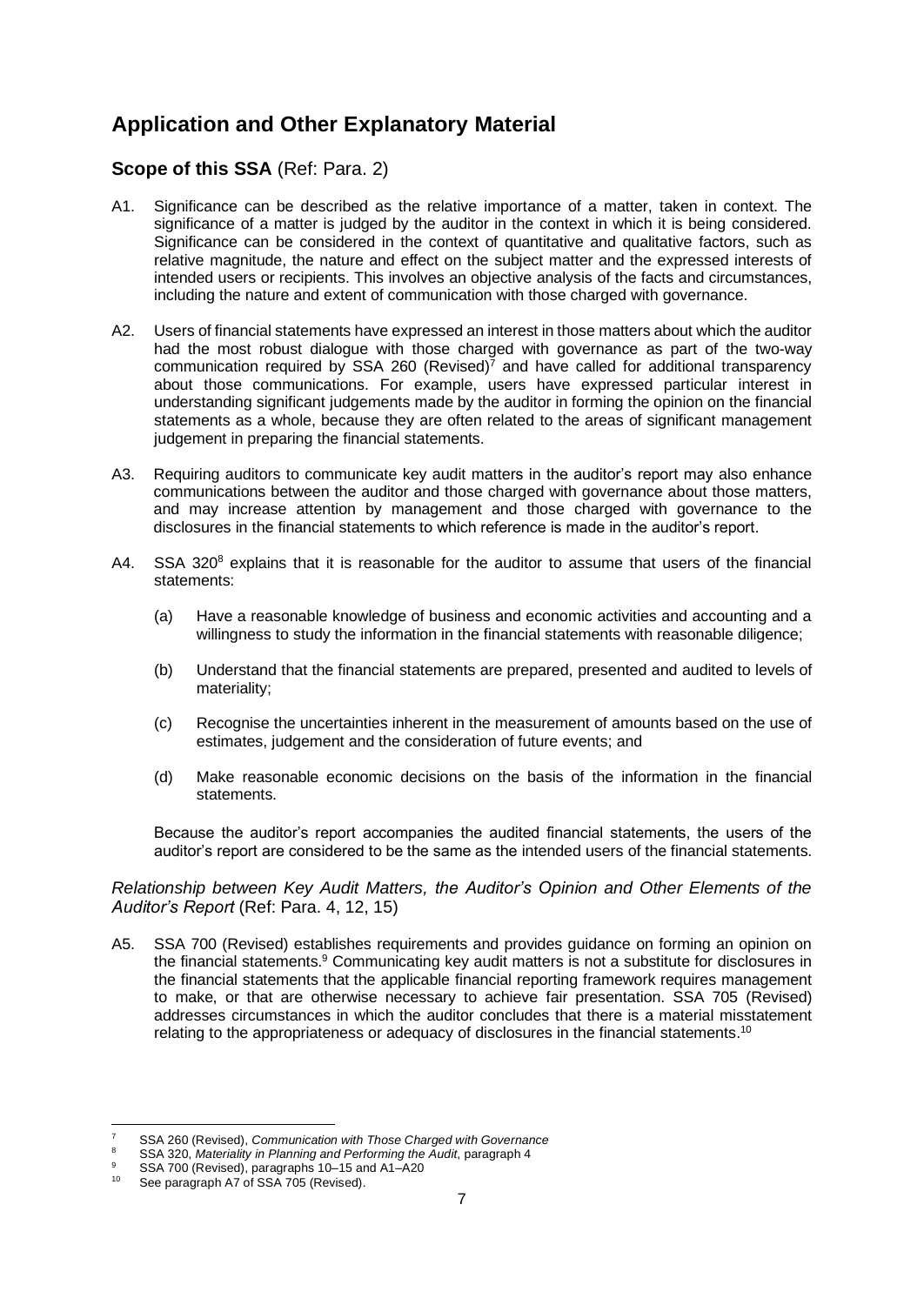- A6. When the auditor expresses a qualified or adverse opinion in accordance with SSA 705 (Revised), presenting the description of a matter giving rise to a modified opinion in the Basis for Qualified (Adverse) Opinion section helps to promote intended users' understanding and to identify such circumstances when they occur. Separating the communication of this matter from other key audit matters described in the Key Audit Matters section therefore gives it the appropriate prominence in the auditor's report (see paragraph 15). The Appendix in SSA 705 (Revised) includes illustrative examples of how the introductory language in the Key Audit Matters section is affected when the auditor expresses a qualified or adverse opinion and other key audit matters are communicated in the auditor's report. Paragraph A58 of this SSA illustrates how the Key Audit Matters section is presented when the auditor has determined that there are no other key audit matters to be communicated in the auditor's report beyond matters addressed in the Basis for Qualified (Adverse) Opinion section or Material Uncertainty Related to Going Concern section of the auditor's report.
- A7. When the auditor expresses a qualified or adverse opinion, communicating other key audit matters would still be relevant to enhancing intended users' understanding of the audit, and therefore the requirements to determine key audit matters apply. However, as an adverse opinion is expressed in circumstances when the auditor has concluded that misstatements, individually or in the aggregate, are both material and pervasive to the financial statements:<sup>11</sup>
	- Depending on the significance of the matter(s) giving rise to an adverse opinion, the auditor may determine that no other matters are key audit matters. In such circumstances, the requirement in paragraph 15 applies (see paragraph A58).
	- If one or more matters other than the matter(s) giving rise to an adverse opinion are determined to be key audit matters, it is particularly important that the descriptions of such other key audit matters do not imply that the financial statements as a whole are more credible in relation to those matters than would be appropriate in the circumstances, in view of the adverse opinion (see paragraph A47).
- A8. SSA 706 (Revised)<sup>12</sup> establishes mechanisms for auditors of financial statements of all entities to include additional communication in the auditor's report through the use of Emphasis of Matter paragraphs and Other Matter paragraphs when the auditor considers it necessary to do so. In such cases, these paragraphs are presented separately from the Key Audit Matters section in the auditor's report. When a matter has been determined to be a key audit matter, the use of such paragraphs is not a substitute for the description of the individual key audit matter in accordance with paragraph 13.<sup>13</sup> SSA 706 (Revised) provides further guidance on the relationship between key audit matters and Emphasis of Matter paragraphs in accordance with that SSA.<sup>14</sup>

## **Determining Key Audit Matters** (Ref: Para. 9–10)

- A9. The auditor's decision-making process in determining key audit matters is designed to select a smaller number of matters from the matters communicated with those charged with governance, based on the auditor's judgement about which matters were of most significance in the audit of the financial statements of the current period.
- A10. The auditor's determination of key audit matters is limited to those matters of most significance in the audit of the financial statements of the current period, even when comparative financial statements are presented (i.e., even when the auditor's opinion refers to each period for which financial statements are presented).<sup>15</sup>

<sup>&</sup>lt;sup>11</sup> SSA 705 (Revised), paragraph 8<br><sup>12</sup> SSA 706 (Revised), Emphasis of

<sup>12</sup> SSA 706 (Revised), *Emphasis of Matter Paragraphs and Other Matter Paragraphs in the Independent Auditor's Report*

<sup>&</sup>lt;sup>13</sup> See paragraphs  $8(b)$  and  $10(b)$  of SSA 706 (Revised).<br><sup>14</sup> SSA 706 (Revised), paragraphs  $A1 - A3$ 

SSA 706 (Revised), paragraphs A1-A3

<sup>15</sup> See SSA 710, *Comparative Information—Corresponding Figures and Comparative Financial Statements*.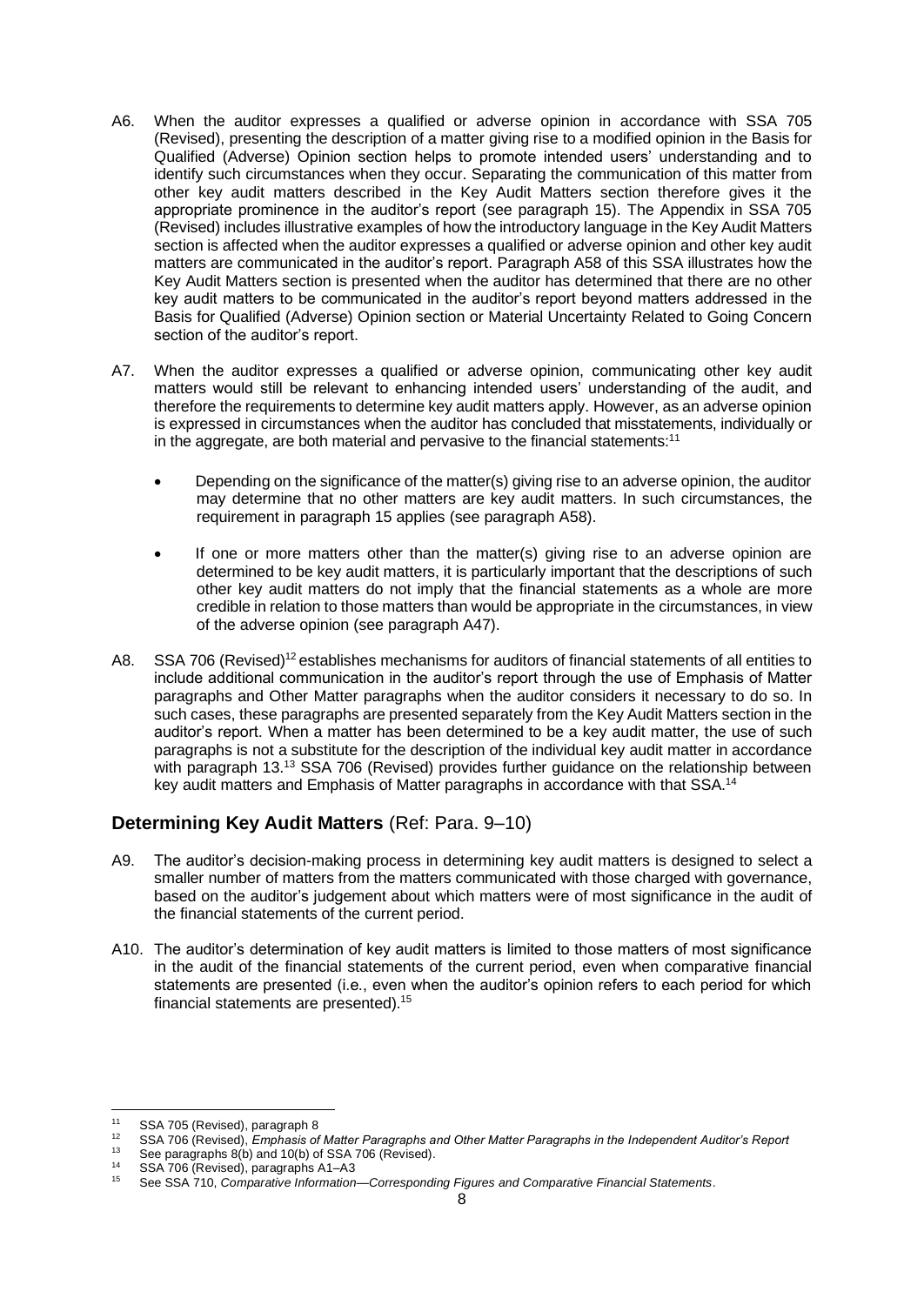A11. Notwithstanding that the auditor's determination of key audit matters is for the audit of the financial statements of the current period and this SSA does not require the auditor to update key audit matters included in the prior period's auditor's report, it may nevertheless be useful for the auditor to consider whether a matter that was a key audit matter in the audit of the financial statements of the prior period continues to be a key audit matter in the audit of the financial statements of the current period.

#### *Matters that Required Significant Auditor Attention* (Ref: Para. 9)

- A12. The concept of significant auditor attention recognises that an audit is risk-based and focuses on identifying and assessing the risks of material misstatement of the financial statements, designing and performing audit procedures responsive to those risks, and obtaining audit evidence that is sufficient and appropriate to provide a basis for the auditor's opinion. For a particular account balance, class of transactions or disclosure, the higher an assessed risk of material misstatement at the assertion level, the more judgement is often involved in planning and performing the audit procedures and evaluating the results thereof. In designing further audit procedures, the auditor is required to obtain more persuasive audit evidence the higher the auditor's assessment of risk.<sup>16</sup> When obtaining more persuasive audit evidence because of a higher assessment of risk, the auditor may increase the quantity of the evidence, or obtain evidence that is more relevant or reliable, for example, by placing more emphasis on obtaining third party evidence or by obtaining corroborating evidence from a number of independent sources.<sup>17</sup>
- A13. Accordingly, matters that pose challenges to the auditor in obtaining sufficient appropriate audit evidence or pose challenges to the auditor in forming an opinion on the financial statements may be particularly relevant in the auditor's determination of key audit matters.
- A14. Areas of significant auditor attention often relate to areas of complexity and significant management judgement in the financial statements, and therefore often involve difficult or complex auditor judgements. In turn, this often affects the auditor's overall audit strategy, the allocation of resources and extent of audit effort in relation to such matters. These effects may include, for example, the extent of involvement of senior personnel on the audit engagement or the involvement of an auditor's expert or individuals with expertise in a specialised area of accounting or auditing, whether engaged or employed by the firm to address these areas.
- A15. Various SSAs require specific communications with those charged with governance and others that may relate to areas of significant auditor attention. For example:
	- SSA 260 (Revised) requires the auditor to communicate significant difficulties, if any, encountered during the audit with those charged with governance.<sup>18</sup> The SSAs acknowledge potential difficulties in relation to, for example:
		- $\circ$  Related party transactions,<sup>19</sup> in particular limitations on the auditor's ability to obtain audit evidence that all other aspects of a related party transaction (other than price) are equivalent to those of a similar arm's length transaction.
		- o Limitations on the group audit, for example, where the group engagement team's access to information may have been restricted.<sup>20</sup>
	- SSA 220 establishes requirements for the engagement partner in relation to undertaking appropriate consultation on difficult or contentious matters.<sup>21</sup> For example, the auditor may have consulted with others within the firm or outside the firm on a significant technical matter, which may be an indicator that it is a key audit matter. The engagement partner is

<sup>16</sup> SSA 330, *The Auditor's Responses to Assessed Risks*, paragraph 7(b)

 $17$  SSA 330, paragraph A19

<sup>&</sup>lt;sup>18</sup> SSA 260 (Revised), paragraphs 16(b) and A21

<sup>19</sup> SSA 550, *Related Parties*, paragraph A42

<sup>20</sup> SSA 600, *Special Considerations—Audits of Group Financial Statements (Including the Work of Component Auditors)*, paragraph 49(d)

<sup>21</sup> SSA 220, *Quality Control for an Audit of Financial Statements*, paragraph 18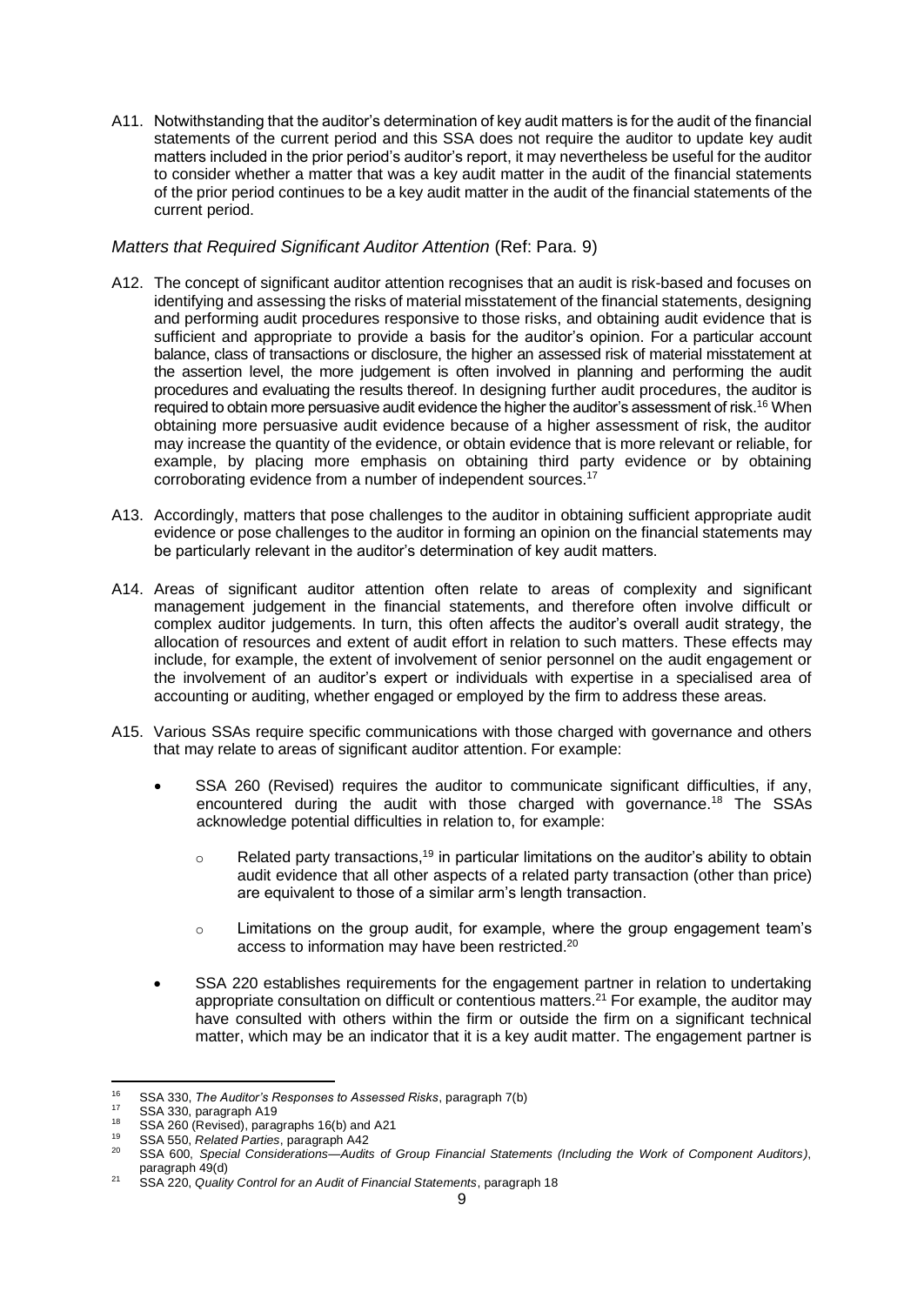also required to discuss, among other things, significant matters arising during the audit engagement with the engagement quality control reviewer.<sup>22</sup>

*Considerations in Determining Those Matters that Required Significant Auditor Attention* (Ref: Para. 9)

- A16. The auditor may develop a preliminary view at the planning stage about matters that are likely to be areas of significant auditor attention in the audit and therefore may be key audit matters. The auditor may communicate this with those charged with governance when discussing the planned scope and timing of the audit in accordance with SSA 260 (Revised). However, the auditor's determination of key audit matters is based on the results of the audit or evidence obtained throughout the audit.
- A17. Paragraph 9 includes specific required considerations in the auditor's determination of those matters that required significant auditor attention. These considerations focus on the nature of matters communicated with those charged with governance that are often linked to matters disclosed in the financial statements, and are intended to reflect areas of the audit of the financial statements that may be of particular interest to intended users. The fact that these considerations are required is not intended to imply that matters related to them are always key audit matters; rather, matters related to such specific considerations are key audit matters only if they are determined to be of most significance in the audit in accordance with paragraph 10. As the considerations may be interrelated (e.g., matters relating to the circumstances described in paragraphs 9(b)-(c) may also be identified as significant risks), the applicability of more than one of the considerations to a particular matter communicated with those charged with governance may increase the likelihood of the auditor identifying that matter as a key audit matter.
- A18. In addition to matters that relate to the specific required considerations in paragraph 9, there may be other matters communicated with those charged with governance that required significant auditor attention and that therefore may be determined to be key audit matters in accordance with paragraph 10. Such matters may include, for example, matters relevant to the audit that was performed that may not be required to be disclosed in the financial statements. For example, the implementation of a new IT system (or significant changes to an existing IT system) during the period may be an area of significant auditor attention, in particular if such a change had a significant effect on the auditor's overall audit strategy or related to a significant risk (e.g., changes to a system affecting revenue recognition).

Areas of Higher Assessed Risk of Material Misstatement, or Significant Risks Identified in Accordance with SSA 315 (Revised 2021) (Ref: Para. 9(a))

- A19. SSA 260 (Revised) requires the auditor to communicate with those charged with governance about the significant risks identified by the auditor.<sup>23</sup> Paragraph A13 of SSA 260 (Revised) explains that the auditor may also communicate with those charged with governance about how the auditor plans to address areas of higher assessed risks of material misstatement.
- A20. SSA 315 (Revised 2021) defines a significant risk as an identified risk of material misstatement for which the assessment of inherent risk is close to the upper end of the spectrum of inherent risk due to the degree to which the inherent risk factors affect the combination of the likelihood of a misstatement occurring and the magnitude of the potential misstatement should that misstatement occur.<sup>24</sup> Areas of significant management judgement and significant unusual transactions may often be identified as significant risks. Significant risks are therefore often areas that require significant auditor attention.
- A21. However, this may not be the case for all significant risks. For example, SSA 240 presumes that there are risks of fraud in revenue recognition and requires the auditor to treat those assessed risks of material misstatement due to fraud as significant risks.<sup>25</sup> In addition, SSA 240 indicates

 $\frac{22}{23}$  SSA 220, paragraph 19

<sup>&</sup>lt;sup>23</sup> SSA 260 (Revised), paragraph 15<br><sup>24</sup> SSA 315 (Revised 2021), paragrap

SSA 315 (Revised 2021), paragraph 12(l) <sup>25</sup> SSA 240, *The Auditor's Responsibilities Relating to Fraud in an Audit of Financial Statements*, paragraphs 26–27

<sup>10</sup>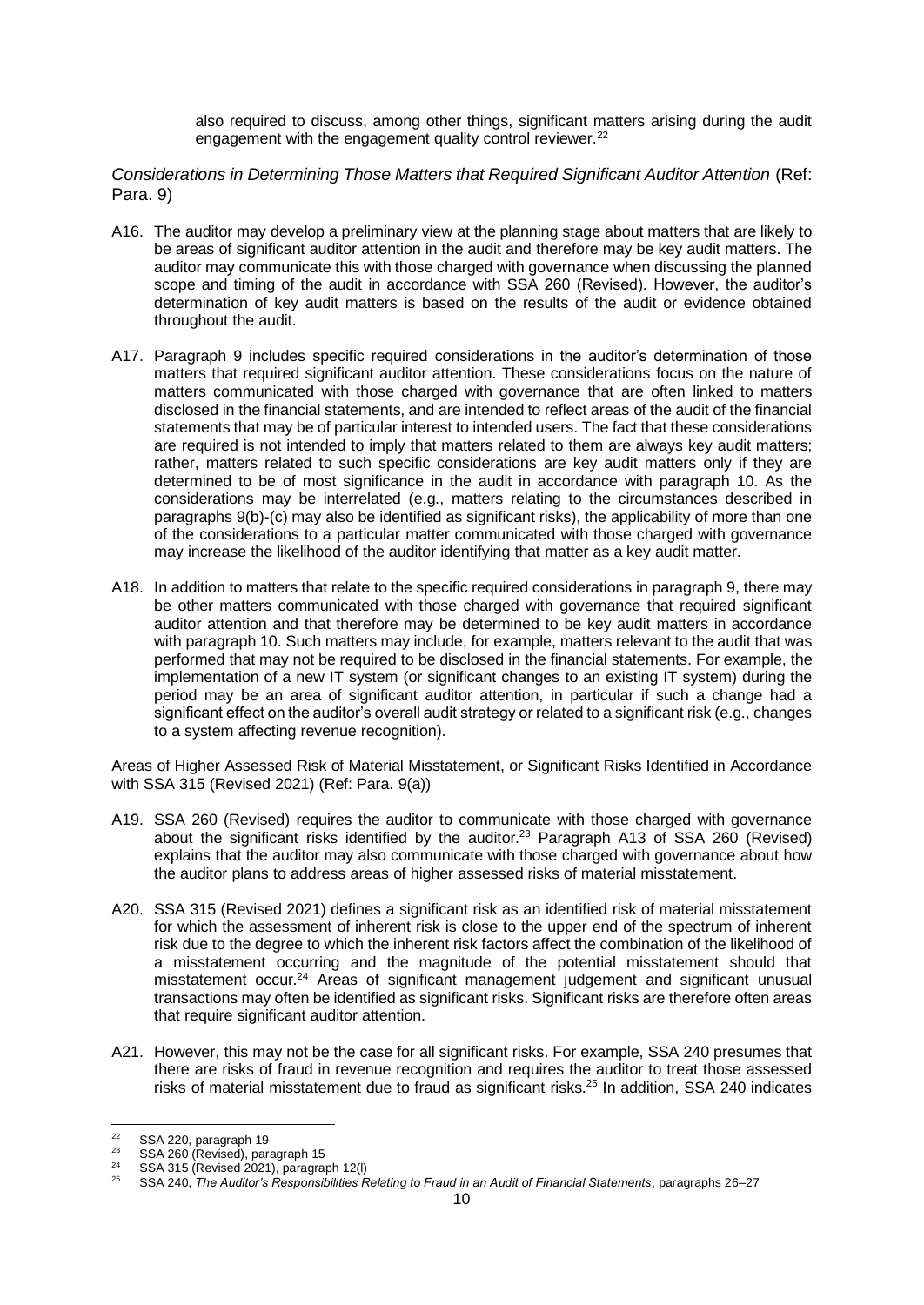that, due to the unpredictable way in which management override of controls could occur, it is a risk of material misstatement due to fraud and thus a significant risk.<sup>26</sup> Depending on their nature, these risks may not require significant auditor attention, and therefore would not be considered in the auditor's determination of key audit matters in accordance with paragraph 10.

A22. SSA 315 (Revised 2021) explains that the auditor's assessment of the risks of material misstatement at the assertion level may change during the course of the audit as additional audit evidence is obtained.<sup>27</sup> Revision to the auditor's risk assessment and reevaluation of the planned audit procedures with respect to a particular area of the financial statements (i.e., a significant change in the audit approach, for example, if the auditor's risk assessment was based on an expectation that certain controls were operating effectively and the auditor has obtained audit evidence that they were not operating effectively throughout the audit period, particularly in an area with higher assessed risk of material misstatement) may result in an area being determined as one requiring significant auditor attention.

Significant Auditor Judgements Relating to Areas in the Financial Statements that Involved Significant Management Judgement, Including Accounting Estimates that Are Subject to a High Degree of Estimation Uncertainty (Ref: Para. 9(b))

- A23. SSA 260 (Revised) requires the auditor to communicate with those charged with governance the auditor's views about significant qualitative aspects of the entity's accounting practices, including accounting policies, accounting estimates and financial statement disclosures.<sup>28</sup> In many cases, this relates to critical accounting estimates and related disclosures, which are likely to be areas of significant auditor attention, and also may be identified as significant risks.
- A24. However, users of the financial statements have highlighted their interest in accounting estimates that are subject to a high degree of estimation uncertainty (see SSA 540 (Revised) $29$  that may have not been determined to be significant risks. Among other things, such estimates are highly dependent on management judgement and are often the most complex areas of the financial statements, and may require the involvement of both a management's expert and an auditor's expert. Users have also highlighted that accounting policies that have a significant effect on the financial statements (and significant changes to those policies) are relevant to their understanding of the financial statements, especially in circumstances where an entity's practices are not consistent with others in its industry.

The Effect on the Audit of Significant Events or Transactions that Occurred during the Period (Ref: Para. 9(c))

- A25. Events or transactions that had a significant effect on the financial statements or the audit may be areas of significant auditor attention and may be identified as significant risks. For example, the auditor may have had extensive discussions with management and those charged with governance at various stages throughout the audit about the effect on the financial statements of significant transactions with related parties or significant transactions that are outside the normal course of business for the entity or that otherwise appear to be unusual.<sup>30</sup> Management may have made difficult or complex judgements in relation to recognition, measurement, presentation or disclosure of such transactions, which may have had a significant effect on the auditor's overall strategy.
- A26. Significant economic, accounting, regulatory, industry, or other developments that affected management's assumptions or judgements may also affect the auditor's overall approach to the audit and result in a matter requiring significant auditor attention.

 $^{26}$  SSA 240, paragraph 31

<sup>&</sup>lt;sup>27</sup> SSA 315 (Revised 2021), paragraph 37<br> $^{28}$  SSA 350 (Revised), paragraph 40(s)

<sup>&</sup>lt;sup>28</sup> SSA 260 (Revised), paragraph 16(a)<br><sup>29</sup> See paragraphs 16–17 of SSA 540 (E

<sup>29</sup> See paragraphs 16–17 of SSA 540 (Revised), *Auditing Accounting Estimates and Related Disclosures*.

See paragraphs 16(a), 16(c) and A22, and Appendix 2, of SSA 260 (Revised).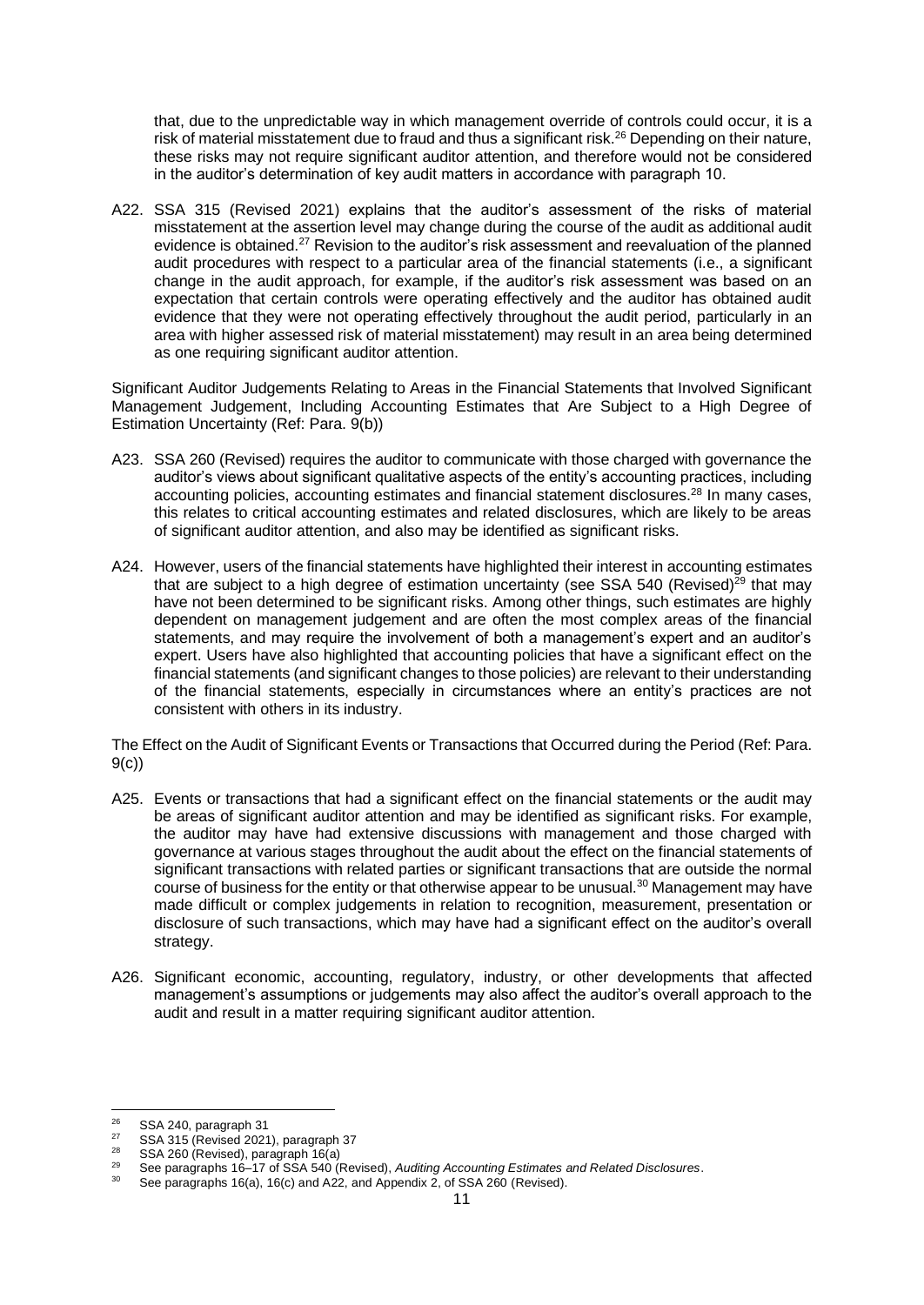#### *Matters of Most Significance* (Ref: Para. 10)

:

- A27. Matters that required significant auditor attention also may have resulted in significant interaction with those charged with governance. The nature and extent of communication about such matters with those charged with governance often provides an indication of which matters are of most significance in the audit. For example, the auditor may have had more in-depth, frequent or robust interactions with those charged with governance on more difficult and complex matters, such as the application of significant accounting policies that were the subject of significant auditor or management judgement.
- A28. The concept of matters of most significance is applicable in the context of the entity and the audit that was performed. As such, the auditor's determination and communication of key audit matters is intended to identify matters specific to the audit and to involve making a judgement about their importance relative to other matters in the audit.
- A29. Other considerations that may be relevant to determining the relative significance of a matter communicated with those charged with governance and whether such a matter is a key audit matter include:
	- The importance of the matter to intended users' understanding of the financial statements as a whole, in particular, its materiality to the financial statements.
	- The nature of the underlying accounting policy relating to the matter or the complexity or subjectivity involved in management's selection of an appropriate policy compared to other entities within its industry.
	- The nature and materiality, quantitatively or qualitatively, of corrected and accumulated uncorrected misstatements due to fraud or error related to the matter, if any.
	- The nature and extent of audit effort needed to address the matter, including
		- o The extent of specialised skill or knowledge needed to apply audit procedures to address the matter or evaluate the results of those procedures, if any.
		- o The nature of consultations outside the engagement team regarding the matter.
	- The nature and severity of difficulties in applying audit procedures, evaluating the results of those procedures, and obtaining relevant and reliable evidence on which to base the auditor's opinion, in particular as the auditor's judgements become more subjective.
	- The severity of any control deficiencies identified relevant to the matter.
	- Whether the matter involved a number of separate, but related, auditing considerations. For example, long-term contracts may involve significant auditor attention with respect to revenue recognition, litigation or other contingencies, and may have an effect on other accounting estimates.
- A30. Determining which, and how many, of those matters that required significant auditor attention were of most significance in the audit of the financial statements of the current period is a matter of professional judgement. The number of key audit matters to be included in the auditor's report may be affected by the size and complexity of the entity, the nature of its business and environment, and the facts and circumstances of the audit engagement. In general, the greater the number of matters initially determined to be key audit matters, the more the auditor may need to reconsider whether each of these matters meets the definition of a key audit matter. Lengthy lists of key audit matters may be contrary to the notion of such matters being those of most significance in the audit.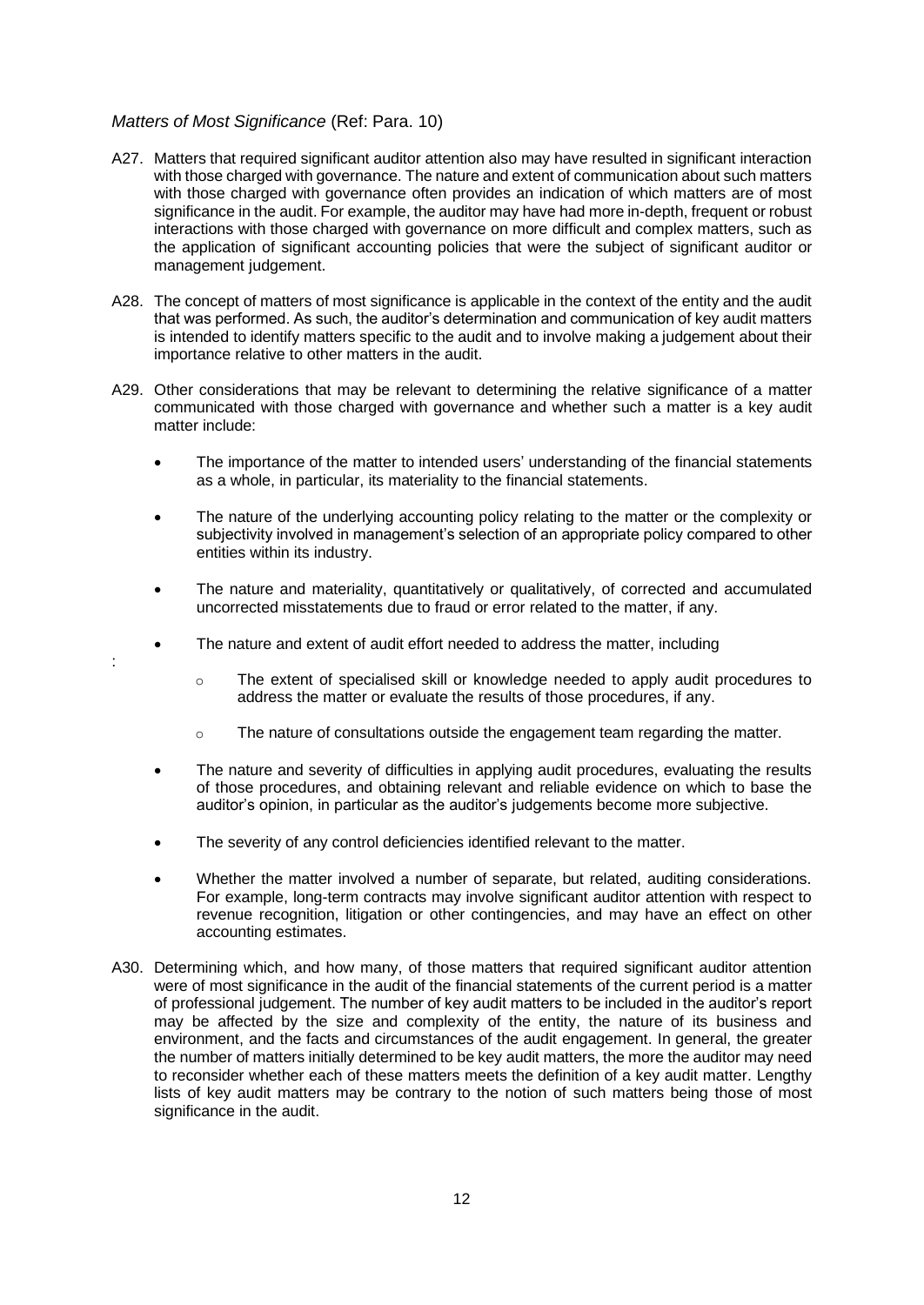## **Communicating Key Audit Matters**

*Separate Key Audit Matters Section in the Auditor's Report (Ref: Para, 11)* 

- A31. Placing the separate Key Audit Matters section in close proximity to the auditor's opinion may give prominence to such information and acknowledge the perceived value of engagementspecific information to intended users.
- A32. The order of presentation of individual matters within the Key Audit Matters section is a matter of professional judgement. For example, such information may be organised in order of relative importance, based on the auditor's judgement, or may correspond to the manner in which matters are disclosed in the financial statements. The requirement in paragraph 11 to include subheadings is intended to further differentiate the matters.
- A33. When comparative financial information is presented, the introductory language of the Key Audit Matters section is tailored to draw attention to the fact that the key audit matters described relate to only the audit of the financial statements of the current period, and may include reference to the specific period covered by those financial statements (e.g., "for the year ended 31 December 20X1").

#### *Descriptions of Individual Key Audit Matters* (Ref: Para. 13)

- A34. The adequacy of the description of a key audit matter is a matter of professional judgement. The description of a key audit matter is intended to provide a succinct and balanced explanation to enable intended users to understand why the matter was one of most significance in the audit and how the matter was addressed in the audit. Limiting the use of highly technical auditing terms also helps to enable intended users who do not have a reasonable knowledge of auditing to understand the basis for the auditor's focus on particular matters during the audit. The nature and extent of information provided by the auditor is intended to be balanced in the context of the responsibilities of the respective parties (i.e., for the auditor to provide useful information in a concise and understandable form, while not inappropriately being the provider of original information about the entity).
- A35. Original information is any information about the entity that has not otherwise been made publicly available by the entity (e.g., has not been included in the financial statements or other information available at the date of the auditor's report, or addressed in other oral or written communications by management or those charged with governance, such as a preliminary announcement of financial information or investor briefings). Such information is the responsibility of the entity's management and those charged with governance.
- A36. It is appropriate for the auditor to seek to avoid the description of a key audit matter inappropriately providing original information about the entity. The description of a key audit matter is not usually of itself original information about the entity, as it describes the matter in the context of the audit. However, the auditor may consider it necessary to include additional information to explain why the matter was considered to be one of most significance in the audit and therefore determined to be a key audit matter, and how the matter was addressed in the audit, provided that disclosure of such information is not precluded by law or regulation. When such information is determined to be necessary by the auditor, the auditor may encourage management or those charged with governance to disclose additional information, rather than the auditor providing original information in the auditor's report.
- A37. Management or those charged with governance may decide to include new or enhanced disclosures in the financial statements or elsewhere in the annual report relating to a key audit matter in light of the fact that the matter will be communicated in the auditor's report. Such new or enhanced disclosures, for example, may be included to provide more robust information about the sensitivity of key assumptions used in accounting estimates or the entity's rationale for a particular accounting practice or policy when acceptable alternatives exist under the applicable financial reporting framework.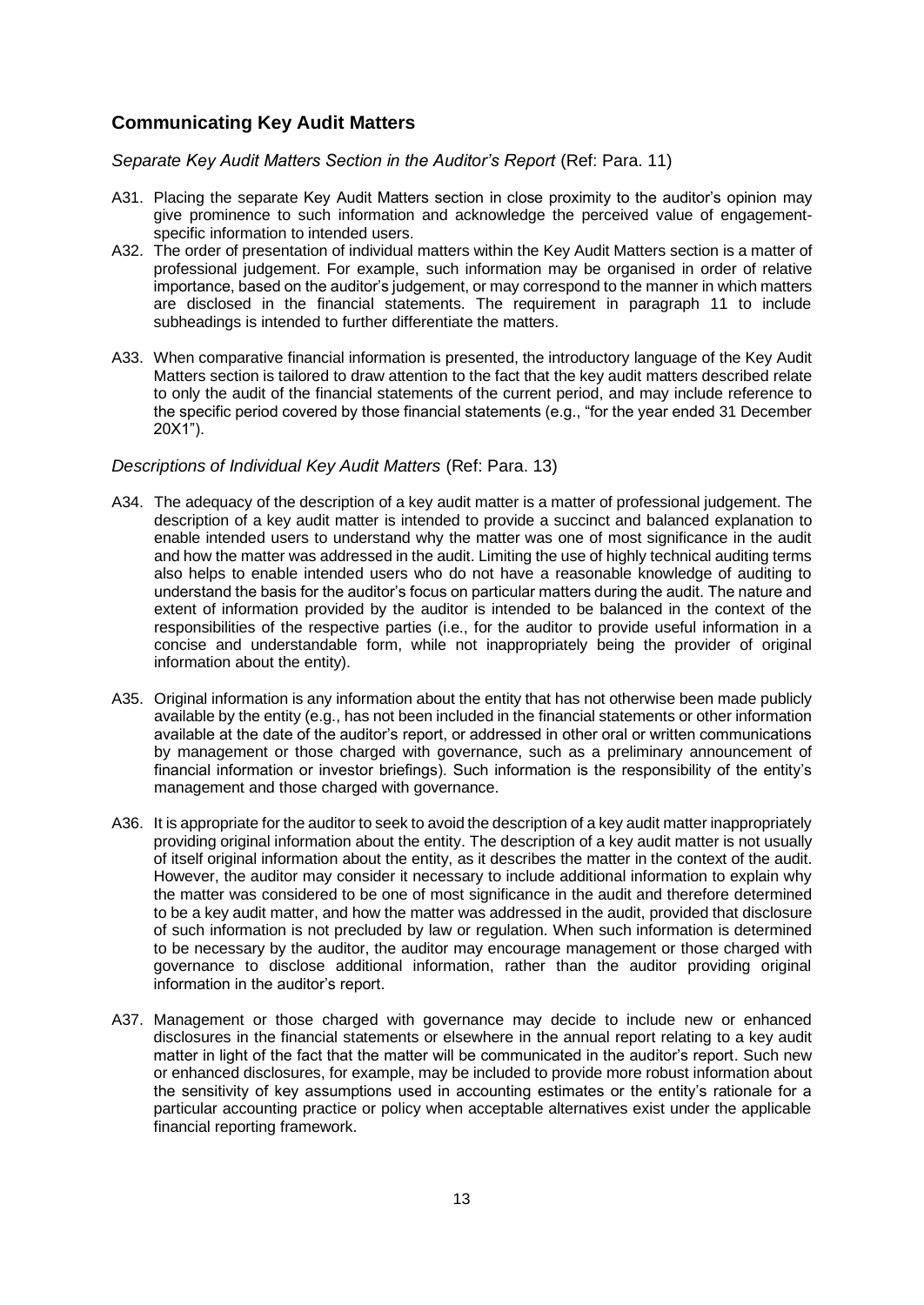- A38. SSA 720 (Revised) defines the term annual report and explains that documents such as a management report, management commentary, or operating and financial review or similar reports by those charged with governance (e.g., a directors' report); a Chairman's statement; corporate governance statement; or internal control and risk assessment reports may form part of the annual report.<sup>31</sup> SSA 720 (Revised) addresses the auditor's responsibilities relating to other information included in the annual report. Although the auditor's opinion on the financial statements does not cover the other information, the auditor may consider this information, as well as other publicly available communications by the entity or other credible sources, in formulating the description of a key audit matter.
- A39. Audit documentation prepared during the audit can also be useful to the auditor in formulating the description of a key audit matter. For example, written communications, or the auditor's documentation of oral communications, with those charged with governance and other audit documentation provides a useful basis for the auditor's communication in the auditor's report. This is because audit documentation in accordance with SSA 230 is intended to address the significant matters arising during the audit, the conclusions reached thereon, and significant professional judgements made in reaching those conclusions, and serves as a record of the nature, timing and extent of the audit procedures performed, the results of those procedures, and the audit evidence obtained. Such documentation may assist the auditor in developing a description of key audit matters that explains the significance of the matter and also in applying the requirement in paragraph 18.

Reference to Where the Matter Is Disclosed in the Financial Statements (Ref: Para. 13)

- A40. Paragraphs 13(a)-(b) requires the description of each key audit matter to address why the auditor considered the matter to be one of most significance in the audit and how the matter was addressed in the audit. Accordingly, the description of key audit matters is not a mere reiteration of what is disclosed in the financial statements. However, a reference to any related disclosures enables intended users to further understand how management has addressed the matter in preparing the financial statements.
- A41. In addition to referring to related disclosure(s), the auditor may draw attention to key aspects of them. The extent of disclosure by management about specific aspects or factors in relation to how a particular matter is affecting the financial statements of the current period may help the auditor in pinpointing particular aspects of how the matter was addressed in the audit such that intended users can understand why the matter is a key audit matter. For example:
	- When an entity includes robust disclosure about accounting estimates, the auditor may draw attention to the disclosure of key assumptions, the disclosure of the range of possible outcomes, and other qualitative and quantitative disclosures relating to key sources of estimation uncertainty or critical accounting estimates, as part of addressing why the matter was one of most significance in the audit and how the matter was addressed in the audit.
	- When the auditor concludes in accordance with SSA 570 (Revised) that no material uncertainty exists relating to events or conditions that may cast significant doubt on the entity's ability to continue as a going concern, the auditor may nevertheless determine that one or more matters relating to this conclusion arising from the auditor's work effort under SSA 570 (Revised) are key audit matters. In such circumstances, the auditor's description of such key audit matters in the auditor's report could include aspects of the identified events or conditions disclosed in the financial statements, such as substantial operating losses, available borrowing facilities and possible debt refinancing, or non-compliance with loan agreements, and related mitigating factors.<sup>32</sup>

<sup>31</sup> SSA 720 (Revised), *The Auditor's Responsibilities Relating to Other Information,* paragraphs 12(a) and A1-A3

See paragraph A3 of SSA 570 (Revised).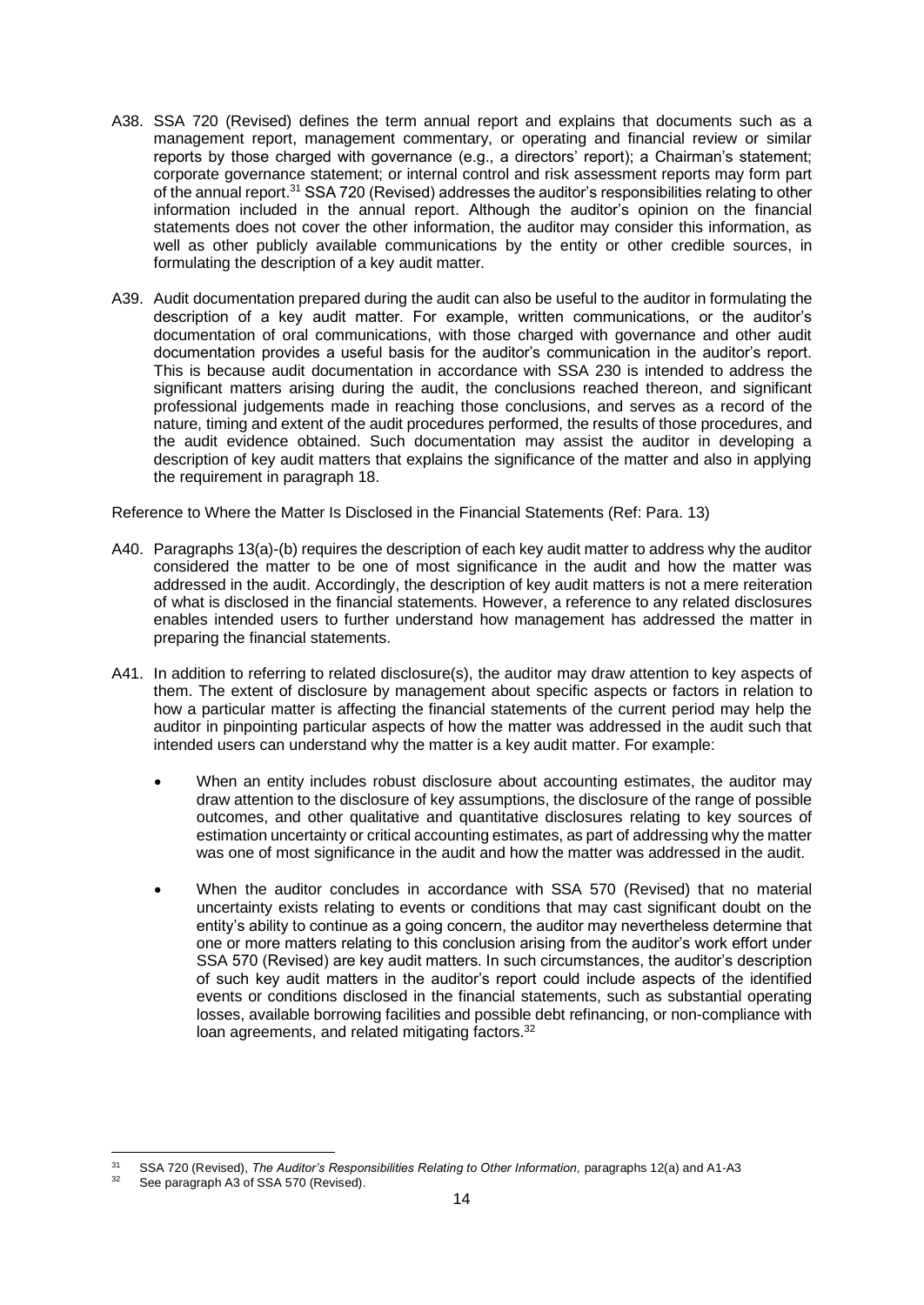Why the Auditor Considered the Matter to Be One of Most Significance in the Audit (Ref: Para. 13(a))

- A42. The description of a key audit matter in the auditor's report is intended to provide insight as to why the matter was determined to be a key audit matter. Accordingly, the requirements in paragraphs 9–10 and the application material in paragraphs A12–A29 related to determining key audit matters may also be helpful for the auditor in considering how such matters are to be communicated in the auditor's report. For example, explaining the factors that led the auditor to conclude that a particular matter required significant auditor attention and was of most significance in the audit is likely to be of interest to intended users.
- A43. The relevance of the information for intended users is a consideration for the auditor in determining what to include in the description of a key audit matter. This may include whether the description would enable a better understanding of the audit and the auditor's judgements.
- A44. Relating a matter directly to the specific circumstances of the entity may also help to minimise the potential that such descriptions become overly standardised and less useful over time. For example, certain matters may be determined as key audit matters in a particular industry across a number of entities due to the circumstances of the industry or the underlying complexity in financial reporting. In describing why the auditor considered the matter to be one of most significance, it may be useful for the auditor to highlight aspects specific to the entity (e.g., circumstances that affected the underlying judgements made in the financial statements of the current period) in order to make the description more relevant for intended users. This also may be important in describing a key audit matter that recurs over periods.
- A45. The description may also make reference to the principal considerations that led the auditor, in the circumstances of the audit, to determine the matter to be one of most significance, for example:
	- Economic conditions that affected the auditor's ability to obtain audit evidence, for example illiquid markets for certain financial instruments.
	- New or emerging accounting policies, for example entity-specific or industry-specific matters on which the engagement team consulted within the firm.
	- Changes in the entity's strategy or business model that had a material effect on the financial statements.

How the Matter Was Addressed in the Audit (Ref: Para. 13(b))

- A46. The amount of detail to be provided in the auditor's report to describe how a key audit matter was addressed in the audit is a matter of professional judgement. In accordance with paragraph 13(b), the auditor may describe:
	- Aspects of the auditor's response or approach that were most relevant to the matter or specific to the assessed risk of material misstatement;
	- A brief overview of procedures performed;
	- An indication of the outcome of the auditor's procedures; or
	- Key observations with respect to the matter,

or some combination of these elements.

Law or regulation may prescribe a specific form or content for the description of a key audit matter, or may specify the inclusion of one or more of these elements.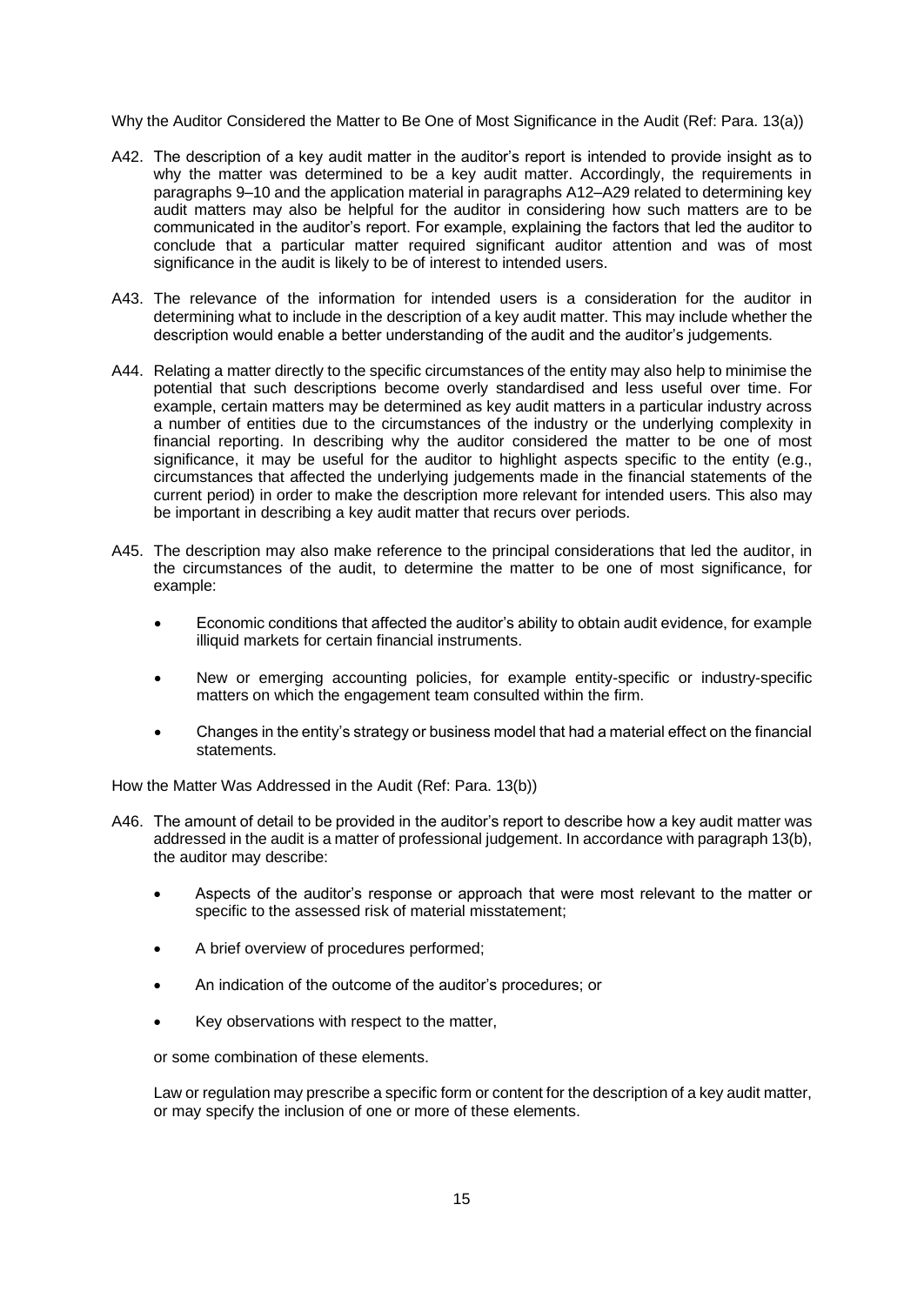- A47. In order for intended users to understand the significance of a key audit matter in the context of the audit of the financial statements as a whole, as well as the relationship between key audit matters and other elements of the auditor's report, including the auditor's opinion, care may be necessary so that language used in the description of a key audit matter:
	- Does not imply that the matter has not been appropriately resolved by the auditor in forming the opinion on the financial statements.
	- Relates the matter directly to the specific circumstances of the entity, while avoiding generic or standardised language.
	- Takes into account how the matter is addressed in the related disclosure(s) in the financial statements, if any.
	- Does not contain or imply discrete opinions on separate elements of the financial statements.
- A48. Describing aspects of the auditor's response or approach to a matter, in particular when the audit approach required significant tailoring to the facts and circumstances of the entity, may assist intended users in understanding unusual circumstances and significant auditor judgement required to address the risk of material misstatement. In addition, the audit approach in a particular period may have been influenced by entity-specific circumstances, economic conditions, or industry developments. It may also be useful for the auditor to make reference to the nature and extent of communications with those charged with governance about the matter.
- A49. For example, in describing the auditor's approach to an accounting estimate that has been identified as having high estimation uncertainty, such as the valuation of complex financial instruments, the auditor may wish to highlight that the auditor employed or engaged an auditor's expert. Such a reference to the use of an auditor's expert does not reduce the auditor's responsibility for the opinion on the financial statements and is therefore not inconsistent with paragraphs 14-15 of SSA 620.<sup>33</sup>
- A50. There may be challenges in describing the auditor's procedures, particularly in complex, judgemental areas of the audit. In particular, it may be difficult to summarise the procedures performed in a succinct way that adequately communicates the nature and extent of the auditor's response to the assessed risk of material misstatement, and the significant auditor judgements involved. Nonetheless, the auditor may consider it necessary to describe certain procedures performed to communicate how the matter was addressed in the audit. Such description may typically be at a high level, rather than include a detailed description of procedures.
- A51. As noted in paragraph A46, the auditor may also provide an indication of the outcome of the auditor's response in the description of the key audit matter in the auditor's report. However, if this is done, care is needed to avoid the auditor giving the impression that the description is conveying a separate opinion on an individual key audit matter or that in any way may call into question the auditor's opinion on the financial statements as a whole.

#### *Circumstances in Which a Matter Determined to Be a Key Audit Matter Is Not Communicated in the Auditor's Report* (Ref: Para. 14)

- A52. Law or regulation may preclude public disclosure by either management or the auditor about a specific matter determined to be a key audit matter. For example, law or regulation may specifically prohibit any public communication that might prejudice an investigation by an appropriate authority into an actual, or suspected, illegal act (e.g., matters that are or appear to be related to money laundering).
- A53. As indicated by paragraph 14(b), it will be extremely rare for a matter determined to be a key audit matter not to be communicated in the auditor's report. This is because there is presumed to be a public interest benefit in providing greater transparency about the audit for intended users.

<sup>33</sup> SSA 620, *Using the Work of an Auditor's Expert*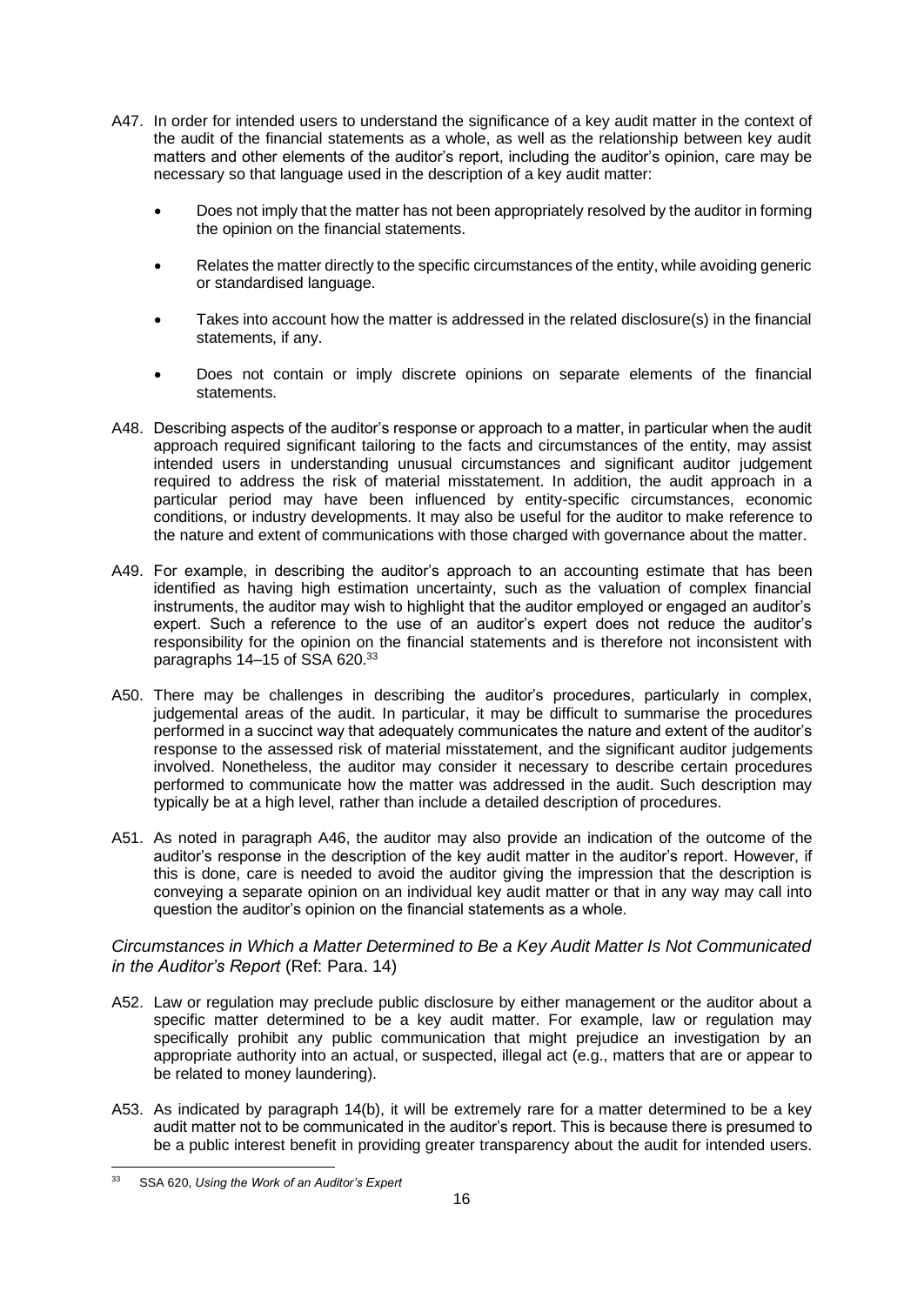Accordingly, the judgement not to communicate a key audit matter is appropriate only in cases when the adverse consequences to the entity or the public as a result of such communication are viewed as so significant that they would reasonably be expected to outweigh the public interest benefits of communicating about the matter.

- A54. The determination not to communicate a key audit matter takes into account the facts and circumstances related to the matter. Communication with management and those charged with governance helps the auditor understand management's views about the significance of the adverse consequences that may arise as a result of communicating about a matter. In particular, communication with management and those charged with governance helps to inform the auditor's judgement in determining whether to communicate the matter by:
	- Assisting the auditor in understanding why the matter has not been publicly disclosed by the entity (e.g., if law, regulation or certain financial reporting frameworks permit delayed disclosure or non-disclosure of the matter) and management's views as to the adverse consequences, if any, of disclosure. Management may draw attention to certain aspects in law or regulation or other authoritative sources that may be relevant to the consideration of adverse consequences (e.g., such aspects may include harm to the entity's commercial negotiations or competitive position). However, management's views about the adverse consequences alone do not alleviate the need for the auditor to determine whether the adverse consequences would reasonably be expected to outweigh the public interest benefits of communication in accordance with paragraph 14(b).
	- Highlighting whether there have been any communications with applicable regulatory, enforcement or supervisory authorities in relation to the matter, in particular whether such discussions would appear to support management's assertion as to why public disclosure about the matter is not appropriate.
	- Enabling the auditor, where appropriate, to encourage management and those charged with governance to make public disclosure of relevant information about the matter. In particular, this may be possible if the concerns of management and those charged with governance about communicating are limited to specific aspects relating to the matter, such that certain information about the matter may be less sensitive and could be communicated.

The auditor also may consider it necessary to obtain a written representation from management as to why public disclosure about the matter is not appropriate, including management's view about the significance of the adverse consequences that may arise as a result of such communication.

- A55. It may also be necessary for the auditor to consider the implications of communicating about a matter determined to be a key audit matter in light of relevant ethical requirements. In addition, the auditor may be required by law or regulation to communicate with applicable regulatory, enforcement or supervisory authorities in relation to the matter, regardless of whether the matter is communicated in the auditor's report. Such communication may also be useful to inform the auditor's consideration of the adverse consequences that may arise from communicating about the matter.
- A56. The issues considered by the auditor regarding a decision to not communicate a matter are complex and involve significant auditor judgement. Accordingly, the auditor may consider it appropriate to obtain legal advice.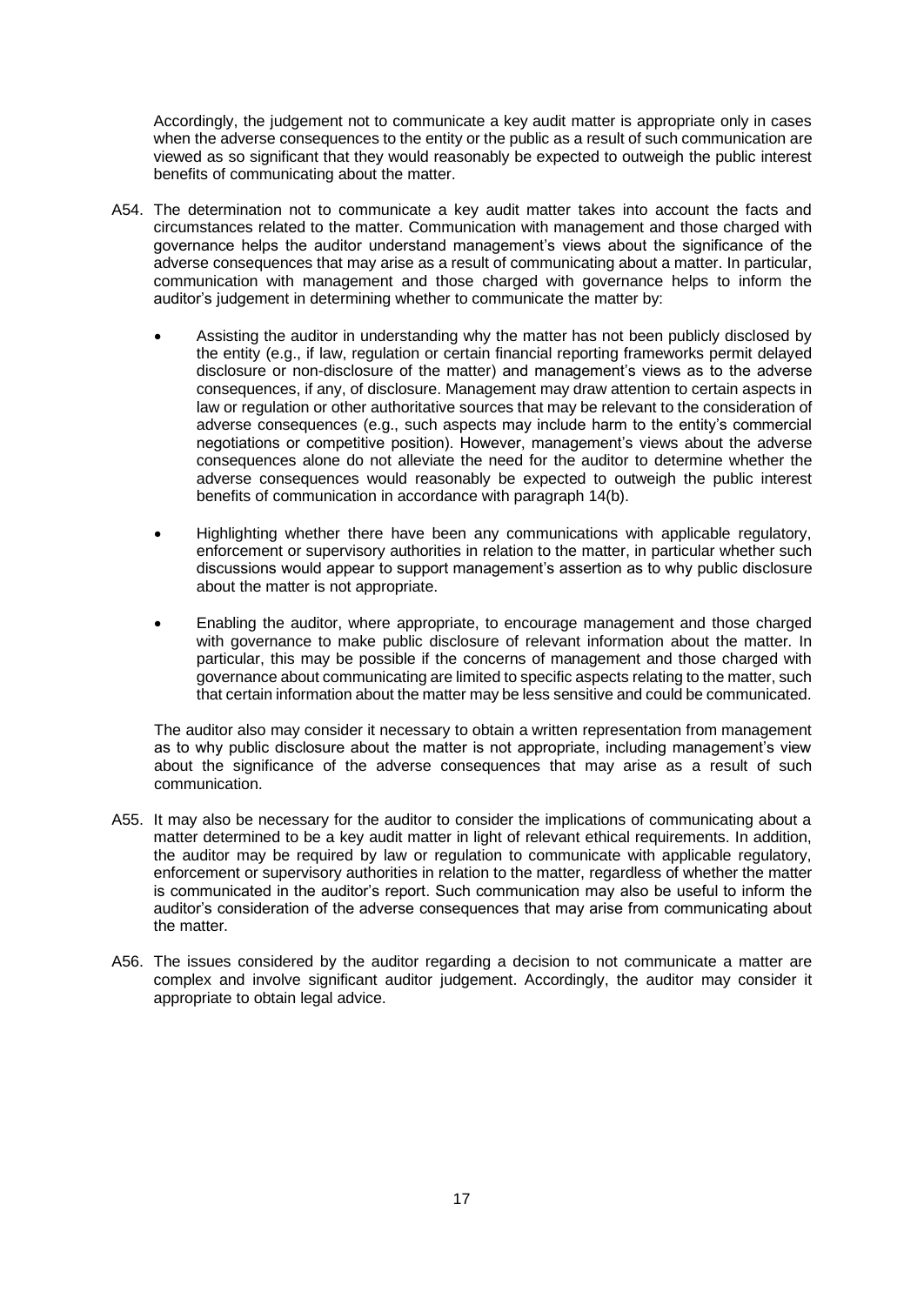*Form and Content of the Key Audit Matters Section in Other Circumstances* (Ref: Para. 16)

- A57. The requirement in paragraph 16 applies in three circumstances:
	- (i) The auditor determines in accordance with paragraph 10 that there are no key audit matters (see paragraph A59).
	- (ii) The auditor determines in accordance with paragraph 14 that a key audit matter will not be communicated in the auditor's report and no other matters have been determined to be key audit matters.
	- (iii) The only matters determined to be key audit matters are those communicated in accordance with paragraph 15.
- A58. The following illustrates the presentation in the auditor's report if the auditor has determined there are no key audit matters to communicate:

#### **Key Audit Matters**

[Except for the matter described in the *Basis for Qualified (Adverse) Opinion* section or *Material Uncertainty Related to Going Concern* section,] We have determined that there are no [other] key audit matters to communicate in our report.

A59. The determination of key audit matters involves making a judgement about the relative importance of matters that required significant auditor attention. Therefore, it may be rare that the auditor of a complete set of general purpose financial statements of a listed entity would not determine at least one key audit matter from the matters communicated with those charged with governance to be communicated in the auditor's report. However, in certain limited circumstances (e.g., for a listed entity that has very limited operations), the auditor may determine that there are no key audit matters in accordance with paragraph 10 because there are no matters that required significant auditor attention.

## **Communication with Those Charged with Governance** (Ref: Para. 17)

- A60. SSA 260 (Revised) requires the auditor to communicate with those charged with governance on a timely basis.<sup>34</sup> The appropriate timing for communications about key audit matters will vary with the circumstances of the engagement. However, the auditor may communicate preliminary views about key audit matters when discussing the planned scope and timing of the audit, and may further discuss such matters when communicating about audit findings. Doing so may help to alleviate the practical challenges of attempting to have a robust two-way dialogue about key audit matters at the time the financial statements are being finalised for issuance.
- A61. Communication with those charged with governance enables them to be made aware of the key audit matters that the auditor intends to communicate in the auditor's report, and provides them with an opportunity to obtain further clarification where necessary. The auditor may consider it useful to provide those charged with governance with a draft of the auditor's report to facilitate this discussion. Communication with those charged with governance recognises their important role in overseeing the financial reporting process, and provides the opportunity for those charged with governance to understand the basis for the auditor's decisions in relation to key audit matters and how these matters will be described in the auditor's report. It also enables those charged with governance to consider whether new or enhanced disclosures may be useful in light of the fact that these matters will be communicated in the auditor's report.
- A62. The communication with those charged with governance required by paragraph 17(a) also addresses the extremely rare circumstances in which a matter determined to be a key audit matter is not communicated in the auditor's report (see paragraphs 14 and A54).

<sup>34</sup> SSA 260 (Revised)*,* paragraph 21